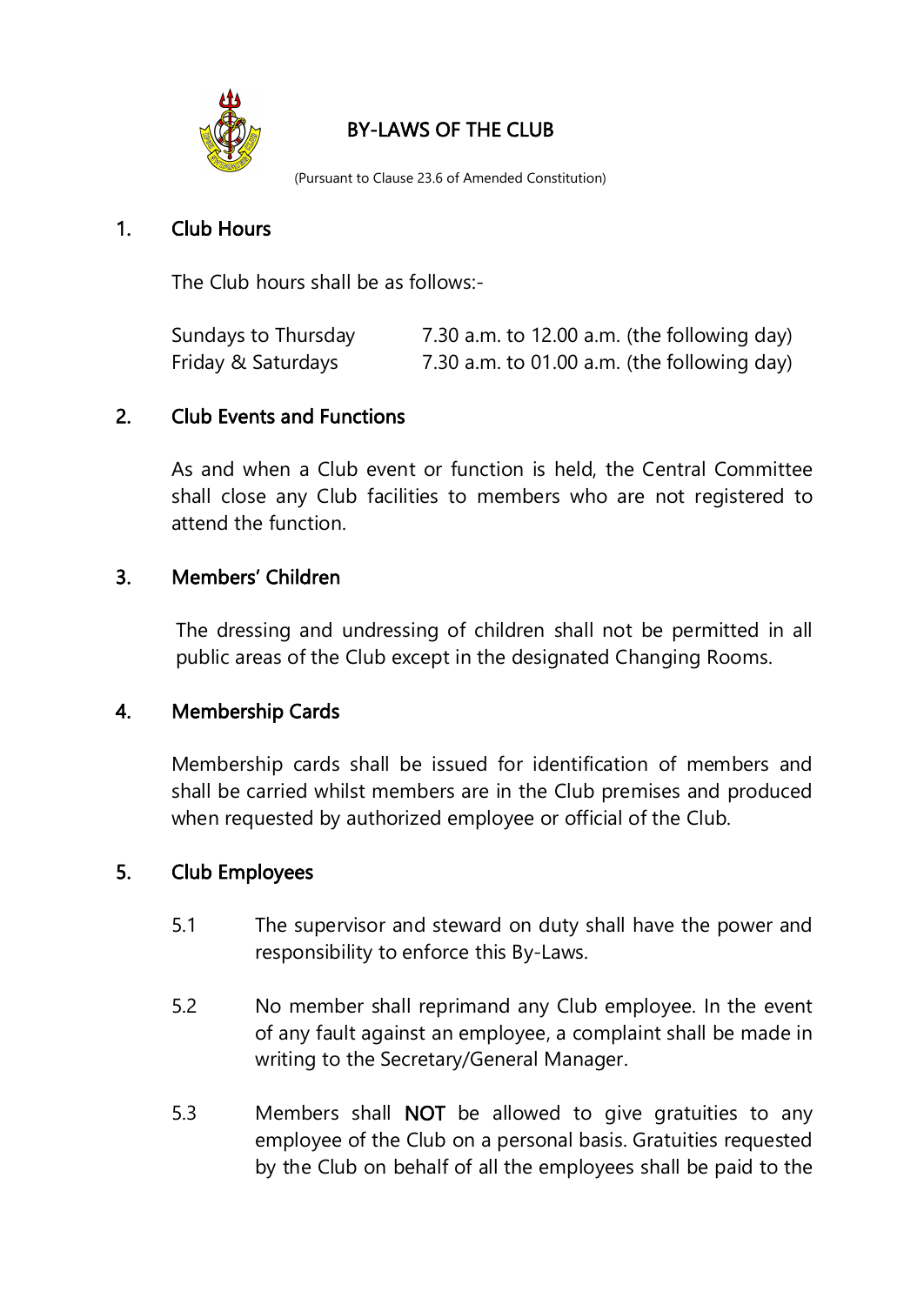office and distributed to the employees according to a system decided by the Central Committee.

## 6. Signing of Chits

- 6.1 No visitor or guest shall be permitted to sign any chits to a member's account unless prior arrangement in writing had been made with the Secretary/General Manager or the Supervisor.
- 6.2 Members whose name is posted in the notice board on the Defaulter's List shall not be allowed to sign any chits.
- 6.3 Children under 12 years are not permitted to sign chits in the Club.

## 7. Suggestions/Highlights

A "Suggestion/Highlight" form is available at the Reception. All suggestions/highlights shall be addressed to the President and posted or handed to the Secretary/General Manager or placed in the Suggestion Box. Suggestions and/or Highlights shall only be entertained when they carry the member's name, membership number and signature.

#### 8. Notices

With the exception of official Club notices, no notice or poster shall be placed on the Club premises without the approval of the Central Committee.

#### 9. Lockers

For free use of the lockers, members shall sign for the keys and shall return the keys on the same day that they are taken. Members' account shall be debited with the cost of replacing locks, lost keys or keys not returned.

#### 10. Car Park

Vehicles may NOT be parked on the Club property EXCEPT in designated parking lots.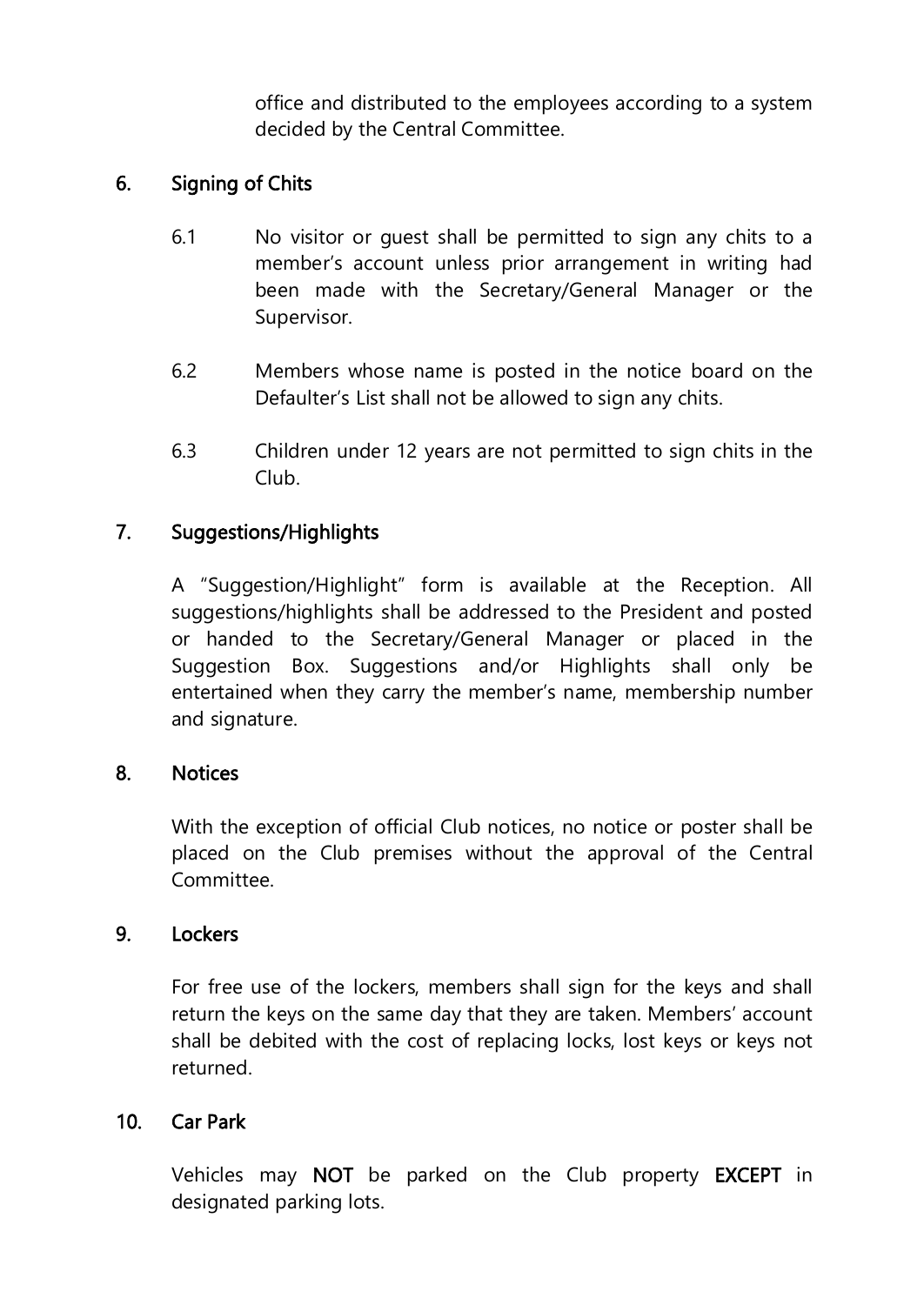### 11. Bags / Personal Belongings

Sports bags and others are not allowed to be placed on the tables or chairs at the pool side area.

#### 12. Animals

Members and guests are prohibited to bring any animal to the Club premises or grounds at any time.

#### 13. Musical Instruments

Members are not permitted without the approval of the Central Committee to play any wireless set, transistor, gramophone, musical appliance or instrument which is not the property of the Club, on any part of the Club premises.

#### 14. Prohibitions

- 14.1 Gambling of any form shall not be carried out in the premises of the Club. The Club shall not hold any lottery, whether confined to its members or not, in the name of the Club or its office-bearers, Central Committee or members, except approved by the relevant authorities.
- 14.2 Smoking is prohibited in all air-conditioned areas and public areas of the Club except in the designated area provided by the Club.
- 14.3 No member shall on any occasion bring into the Club premise any beverages or food for consumption, except on such occasion and under such condition/s as the Central Committee shall have previously determined.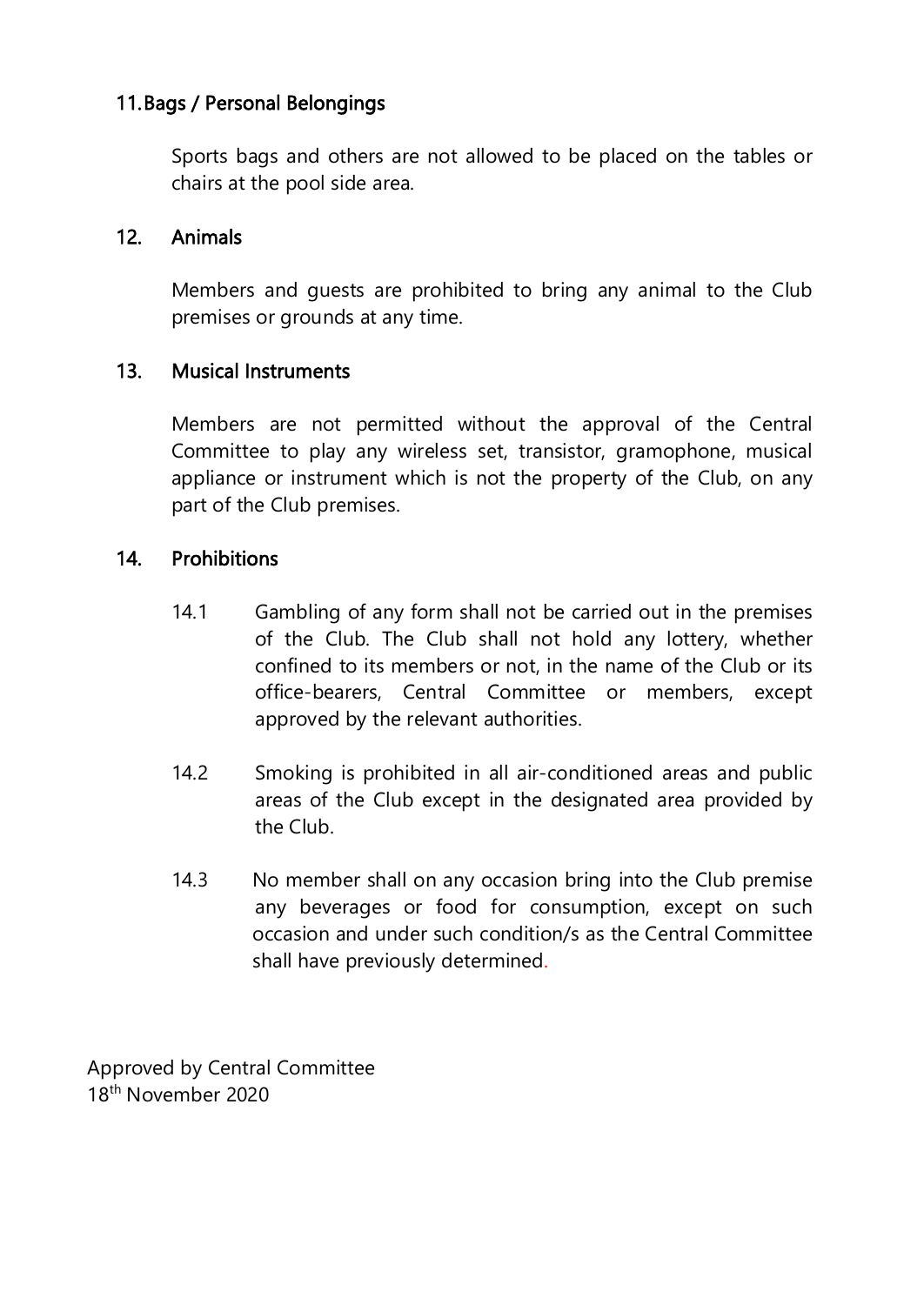

ISC HOME STAY

### RULES & REGULATIONS

# Suite (18' x 20') – 3 Units

#### Price: RM130.00 per room + 6% SST

Each unit consisting of:- One Guest Hall One Split unit Air-con Sofa bed Coffee Table End Table Attached bath Room.

One Living Room One Split unit Air-Con, 2 single beds Dressing Table & Chair.

# Standard Room  $(18' \times 10') - 5$  Units

#### Price: RM90.00 per room + 6% SST

Each unit consisting of:- One Split unit Air-Con 2 single beds Dressing Table & Chair Attached bath Room.

#### Extra Bed or Baby Cot

No extra bed or Baby Cot shall be provided.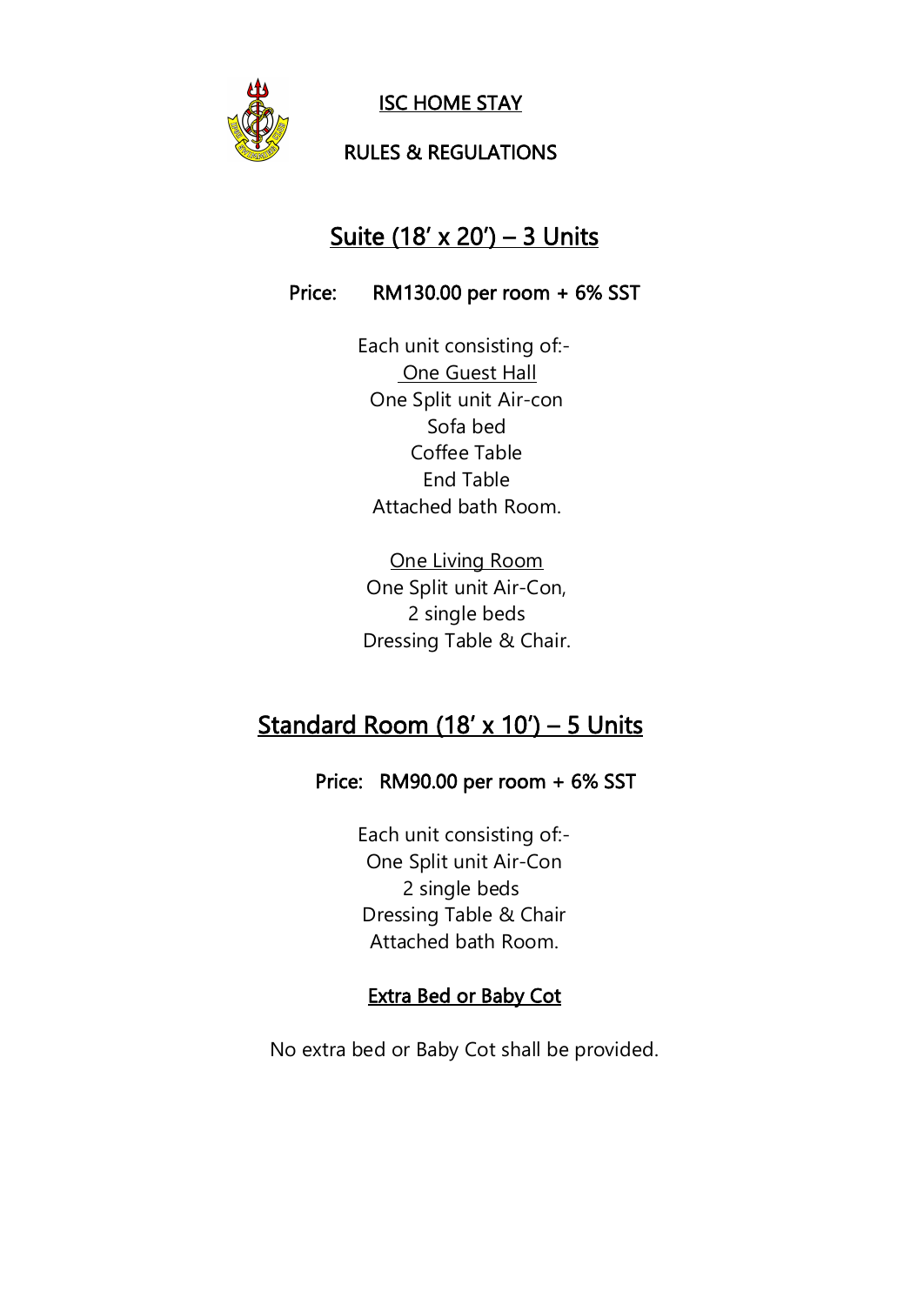## Bookings & Payments

All rooms are open for booking for rent by Members and Affiliated members. All fees & charges shall be debited to the Members or Affiliated members' Accounts.

If cash payment is received, Members or Affiliated Members Accounts will be credited with the payment.

## Confirmation & Cancellation of booking

Advanced bookings shall be confirmed by Fax or in Person.

Upon confirmation, 50% of non-refundable booking fee in accordance with the room rate will be charged.

If booking is cancelled within 24 hours before check in, 50% of the full room rate will be charged.

## Number of persons allow to stay in a Room

| Suite          | 2 Adults and 2 kids |
|----------------|---------------------|
| Standard Room: | 2 Adults            |

## Animal

No animal is allowed to be brought into the homestay rooms

## Check-in & check-out Time

| Check-in: | $3.00$ pm | Check-out : | 12.00 noon |
|-----------|-----------|-------------|------------|
|-----------|-----------|-------------|------------|

Changes of check-in dates are allowed provided rooms are available.

#### Loss & Damages

Member or Affiliated members who booked the rooms shall be responsible to pay for all damages and losses cause by the Member, Affiliated member or their guests.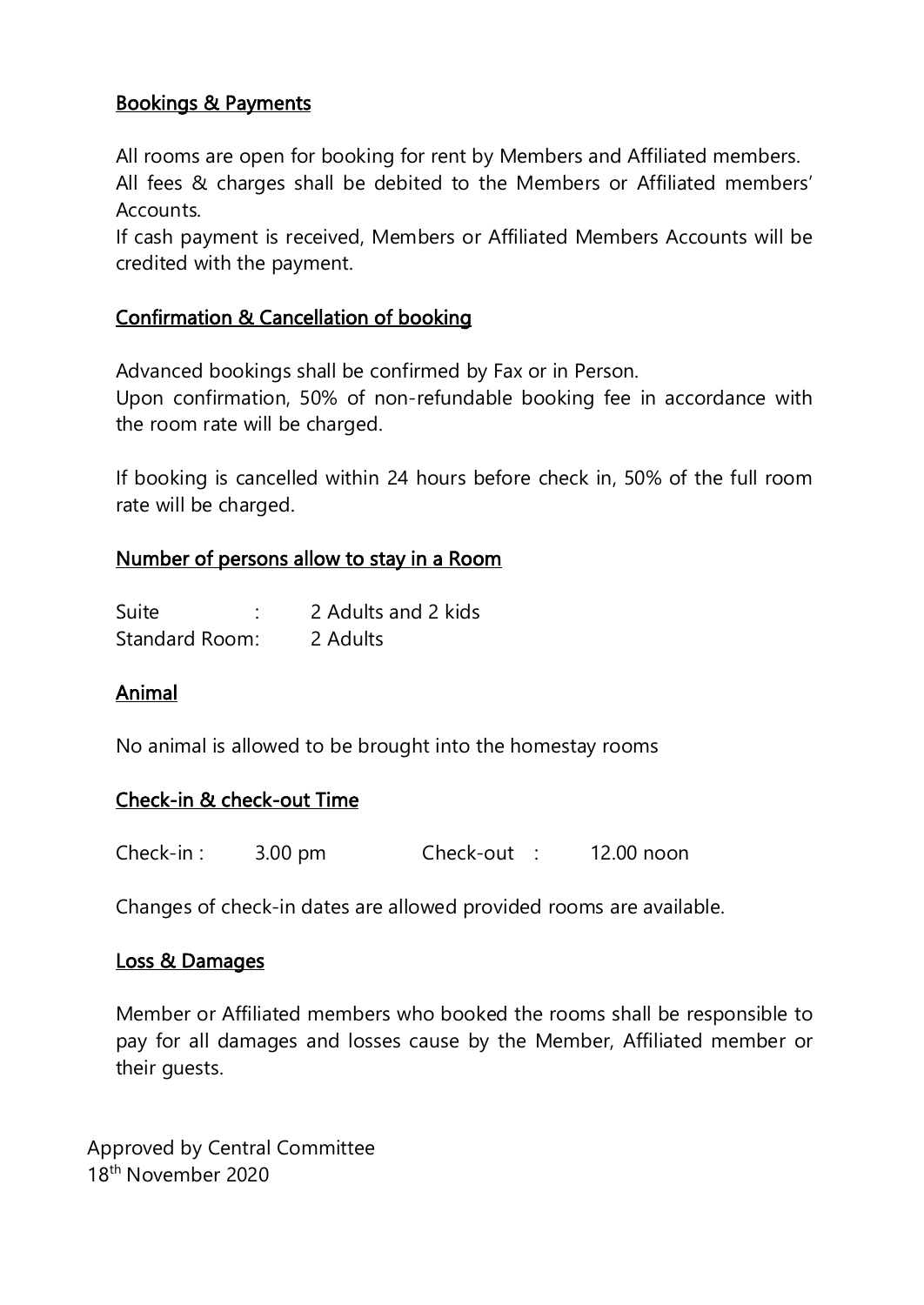

## DINING IN MERMAID ROOM, DOLPHIN ROOM, PENGUIN ROOM AND NEPTUNE ROOM

## RULES & REGULATIONS

1. Dining service shall be available in the dining rooms at the times stated below:

| Mermaid Room        | $\frac{1}{2}$ and $\frac{1}{2}$ | 9.00 am to 10.00 pm |
|---------------------|---------------------------------|---------------------|
| Dolphin Room        | $\sim$ 100 $\mu$                | 9.00 am to 12.00 am |
| Penguin Room        | $\sim$                          | 9.00 am to 10.00 pm |
| (Kitchen last order | $\sim$ $-$                      | $9.45$ pm)          |

- 2. The Central Committee shall have the right to suspend or to limit dining service to members. However members shall be notified of such action through a notice posted on the Club Notice Board.
- 3. Members wearing bathing costumes shall NOT be allowed in the Mermaid Room, Dolphin Room and the Neptune Room.
- 4. Attire while in the dining rooms shall be as follows:

## Mermaid Room:

|  | Gentlemen - Collared shirt/T-shirt, trousers, fully closed footwear and |
|--|-------------------------------------------------------------------------|
|  | socks.                                                                  |

Ladies - must be appropriately dressed; shorts and flip-flops are NOT allowed.

Dolphin Room, Penguin Room and Neptune Room:

Proper T-Shirts, shorts and flip flops shall be allowed in the Dolphin Room Penguin room and Neptune Room

Children 12 years and above shall be appropriately dressed.

- 5. Members' children shall not enter or make use of the dining rooms unless accompanied by an adult member who shall be responsible for their good behavior.
- 6. Use of hand phones or any other telecommunication appliances shall NOT be allowed in all the above dining rooms.
- 7. Smoking is **prohibited** in all the above dining rooms.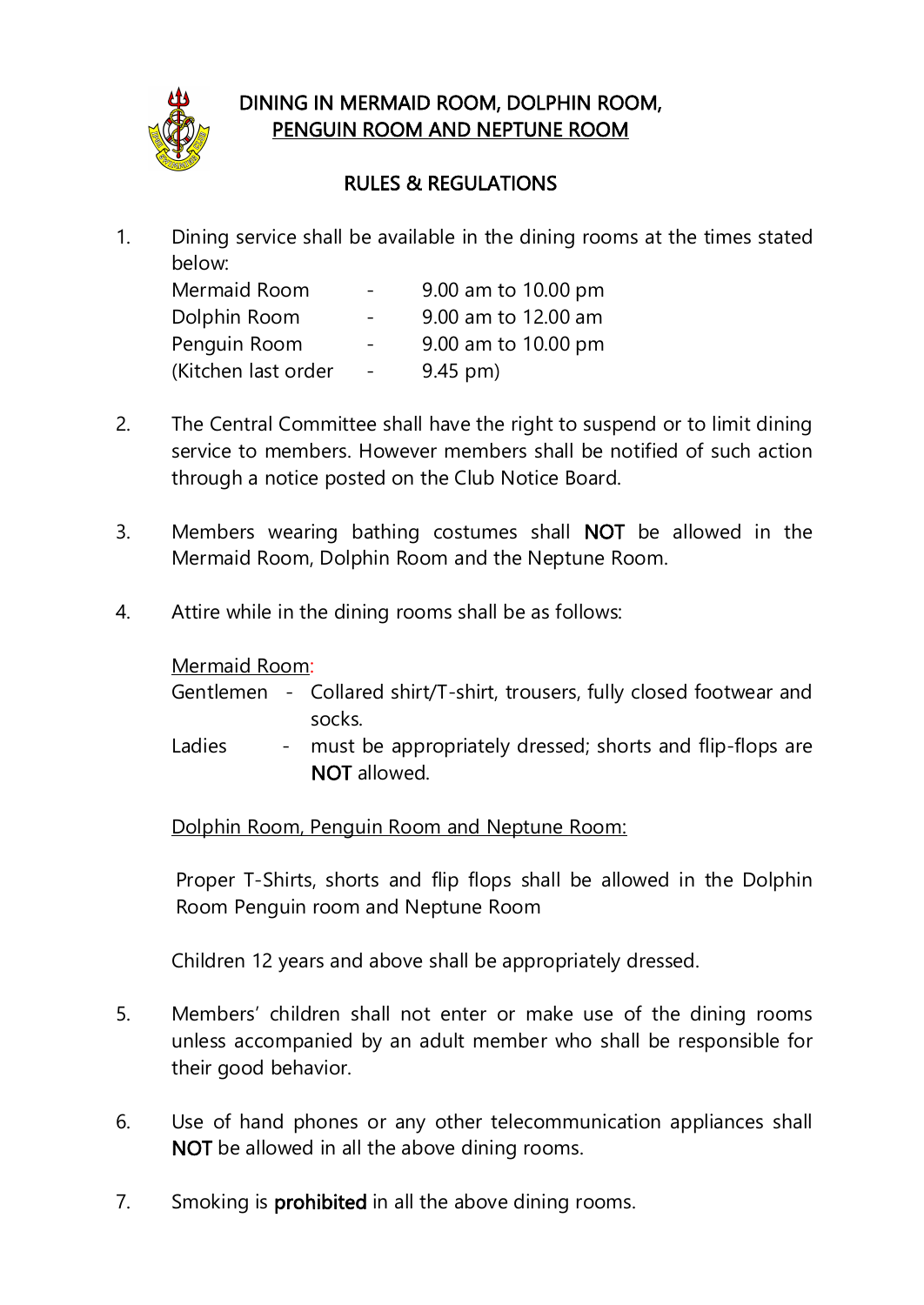- 8. Liquor, beer or soft drinks are not allowed to be brought into the dining rooms for consumption except on payment of such corkage as the Central Committee shall from time to time decide.
- 9. Children under 18 years are not allowed in the Dolphin Room.
- 10. Unauthorized persons are not allowed behind the service areas and the kitchen of the Club.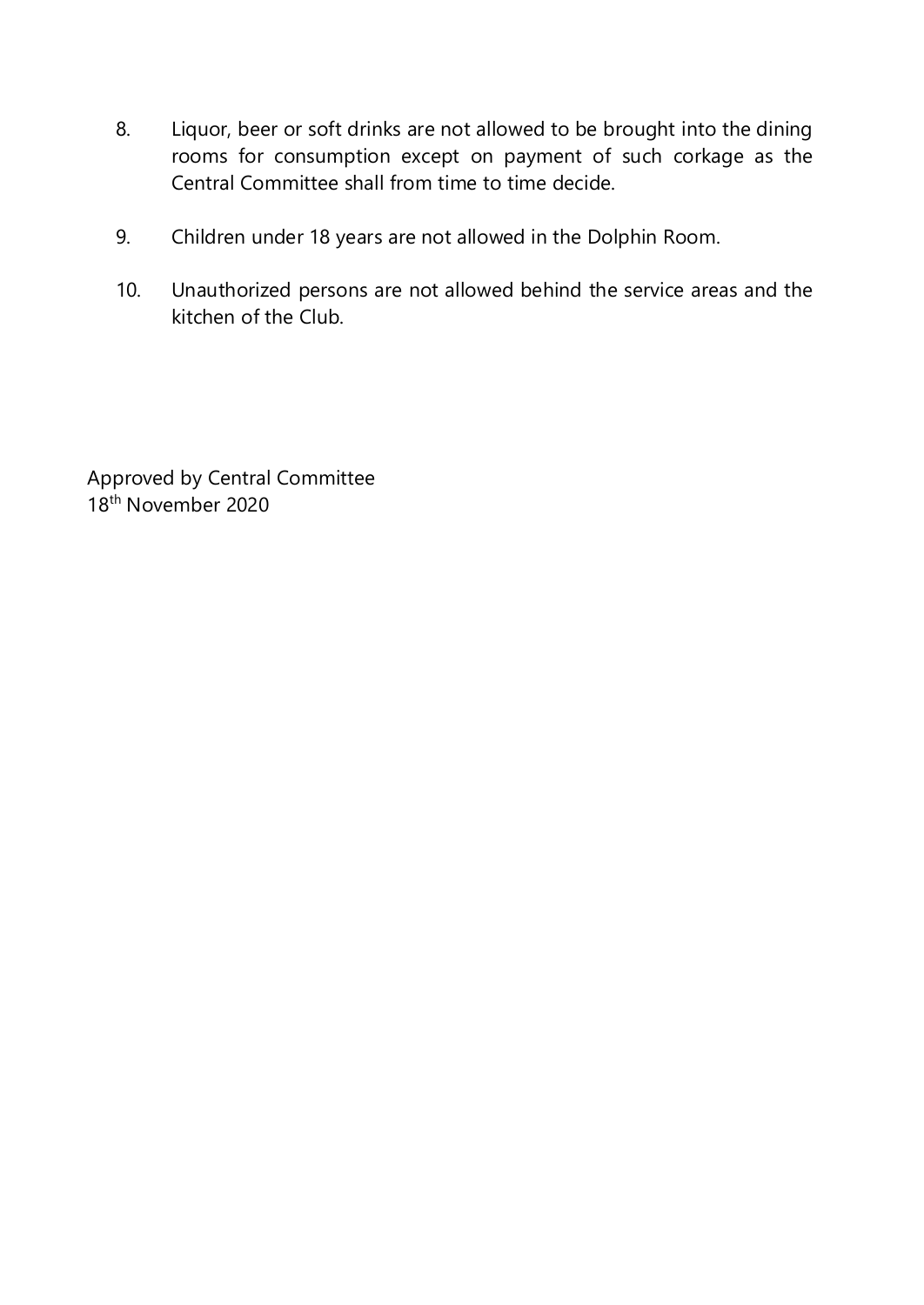

INTERNET ACCESS

## RULES & REGULATIONS

Members shall:

- A. Comply with and not to contravene allapplicable laws of Malaysia relating to the Service;
- B. Be responsible for the set-up or configuration of his own equipment for access to the Service;
- C. Comply with all notices or instructions given by the Club from time to time in respect of the use of the Service;
- D. Comply with the rules of any network to which the member has access through the Service;
- E. Conform to the Internet etiquette that is required by the electronic forums including the Club's Conditions of Use of the service;
- F. Be solely responsible for all information retrieved, stored and transmitted by the member through the use of the Service;
- G. Not use the Service in any manner, which in the opinion of the Club may adversely affect the use of the Service by other members or efficiency or security as a whole.

## Prohibited Use

Members shall:-

- A. Not use the Service for any unlawful purpose including and without limitation, any criminal purposes;
- B. Not use the Service to send or receive any messages, which are offensive on moral, religious, racial or political grounds or cause any anxiety to any person including a company or a corporation;
- C. Not compromise any computer virus to all systems;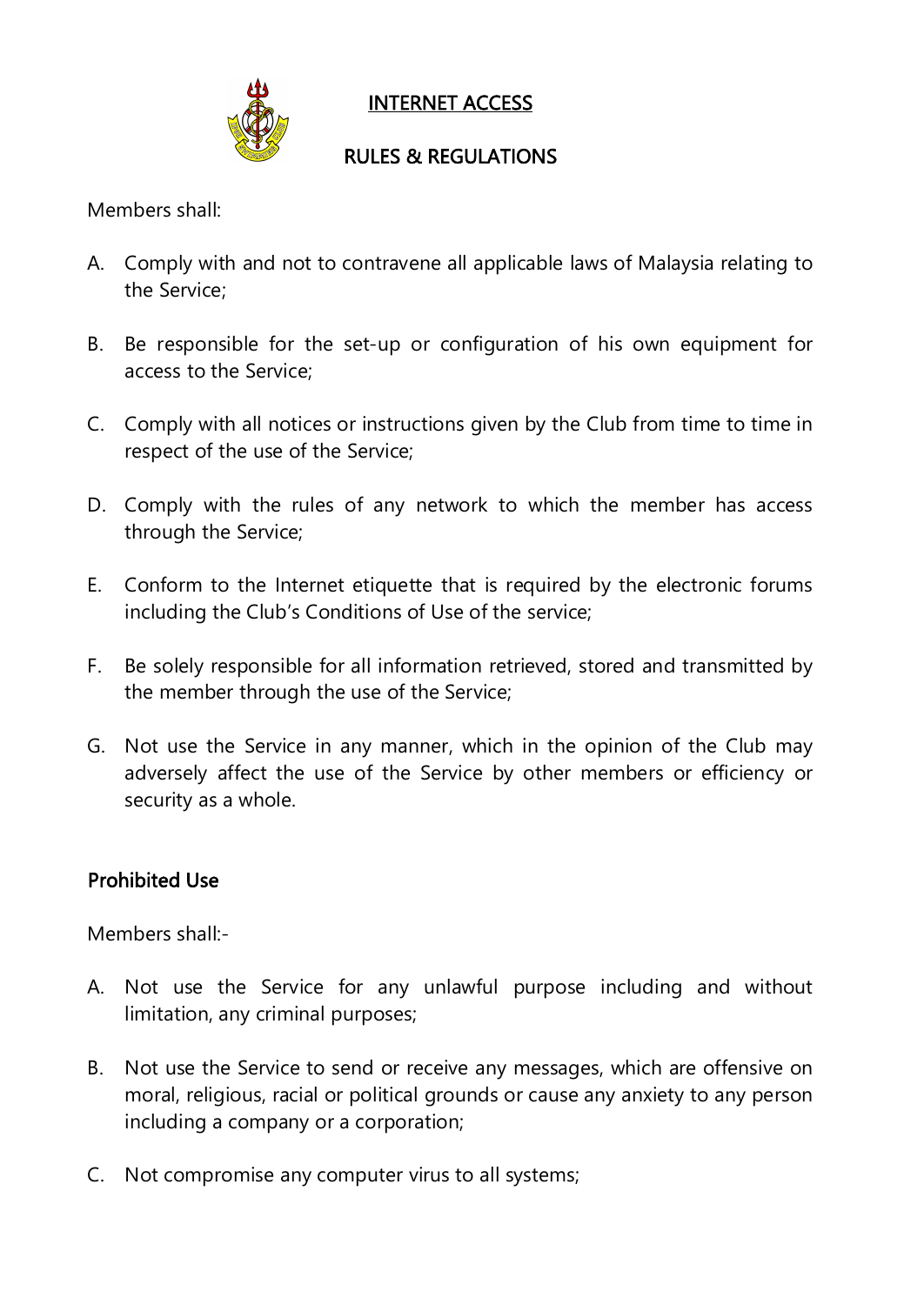- D. Not infringe on any intellectual property rights;
- E. Not gain unauthorized access to any computer system connected to the Internet or any information regarded as private by another person including a company or corporation;

#### Disclaimer

- A. The Service is provided on an "as is" basis. The Club makes no warranty of any kind, either expressed or implied, including, but not limited to, warranties of accuracy and expressly disclaims all implied warranties, including, but not limited to warranties of merchantability or fitness for a particular purpose.
- B. While every care is taken by the Club in the provision of the Service, the Club shall not be liable for any loss of information howsoever caused; whether as a result of any interruption, suspension, or termination of the Service or otherwise, or for the contents accuracy or quality of information available, received or transmitted through the Service.
- C. The member shall be solely responsible, and the Club shall not be liable in any manner whatsoever, for ensuring that in using the Service all applicable laws, rules and regulations for the use of any telecommunications systems, service or equipment shall be at all times complied with.
- D. The Club shall not be liable for any loss or any damages sustained by reason of any disclosure, inadvertent or otherwise in any information concerning the member's account particulars. Neither shall the Club be liable for error, omission or inaccuracy whether or not due to the Club's neglect.
- E. The Club shall endeavor to ensure the continuity and efficiency of the Service at all times but shall not be liable for any loss, damage, consequential or otherwise, arising out of any failure of the Service caused unless such default, error, omission or loss is due to the neglect of the Club. Notwithstanding the aforementioned, the extent of the Club's liability shall be limited to correcting the failure of the Service.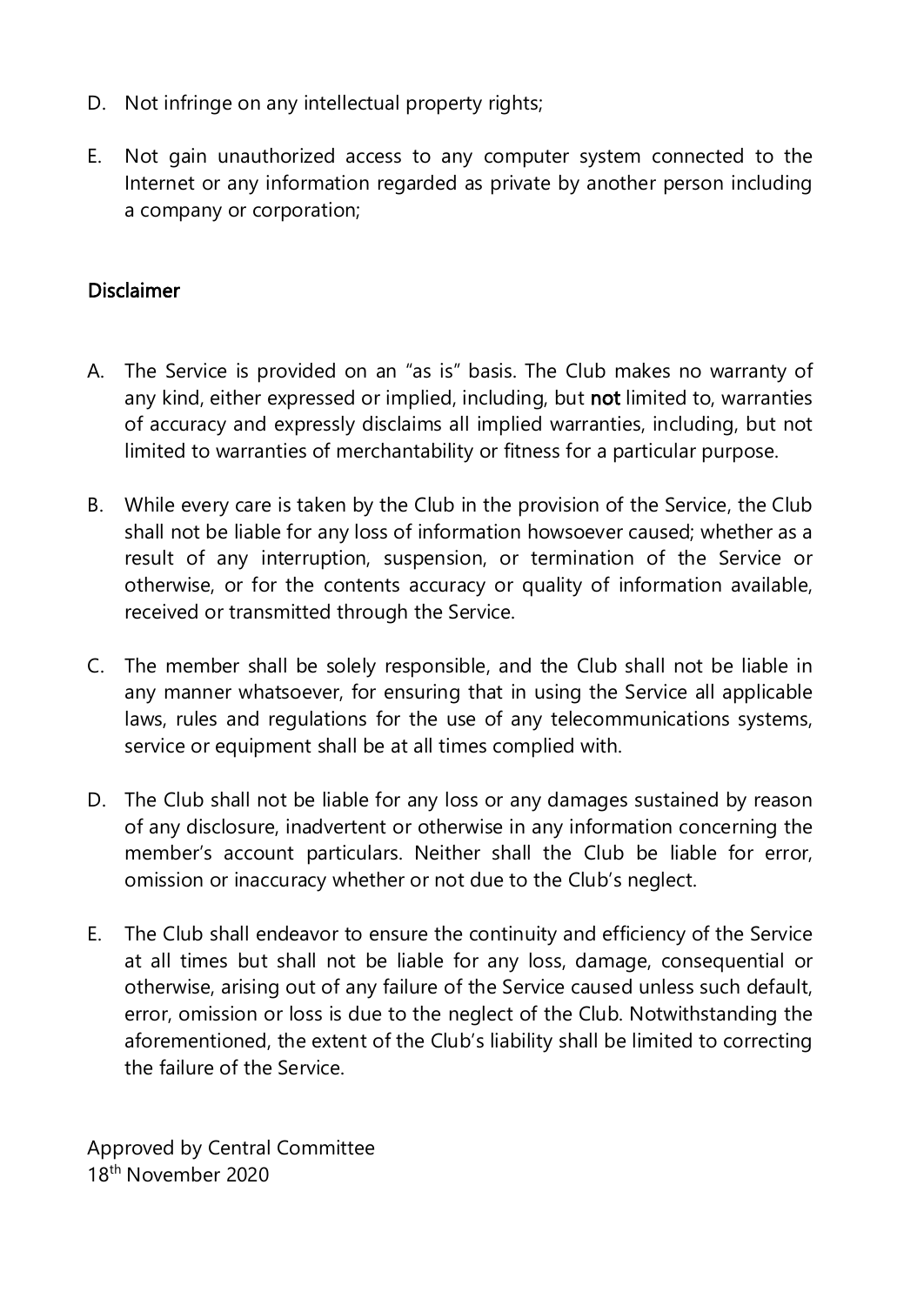

## GAMING MACHINES ROOM

## RULES & REGULATIONS

- 1 The Gaming Room shall be open from: Sundays to Fridays **:** 12:00 noon to 2:00 am Saturdays and Public Holidays : 12:00 noon to 3:00 am 2. The Gaming Room is strictly for "Members only". 3. Muslim members are not permitted to enter the Gaming Machines Room. 4. Affiliated members, guests and members under 21 years are not permitted in the Gaming Room.
- 5. Members are required to be properly dressed with closed footwear. Slippers are not allowed.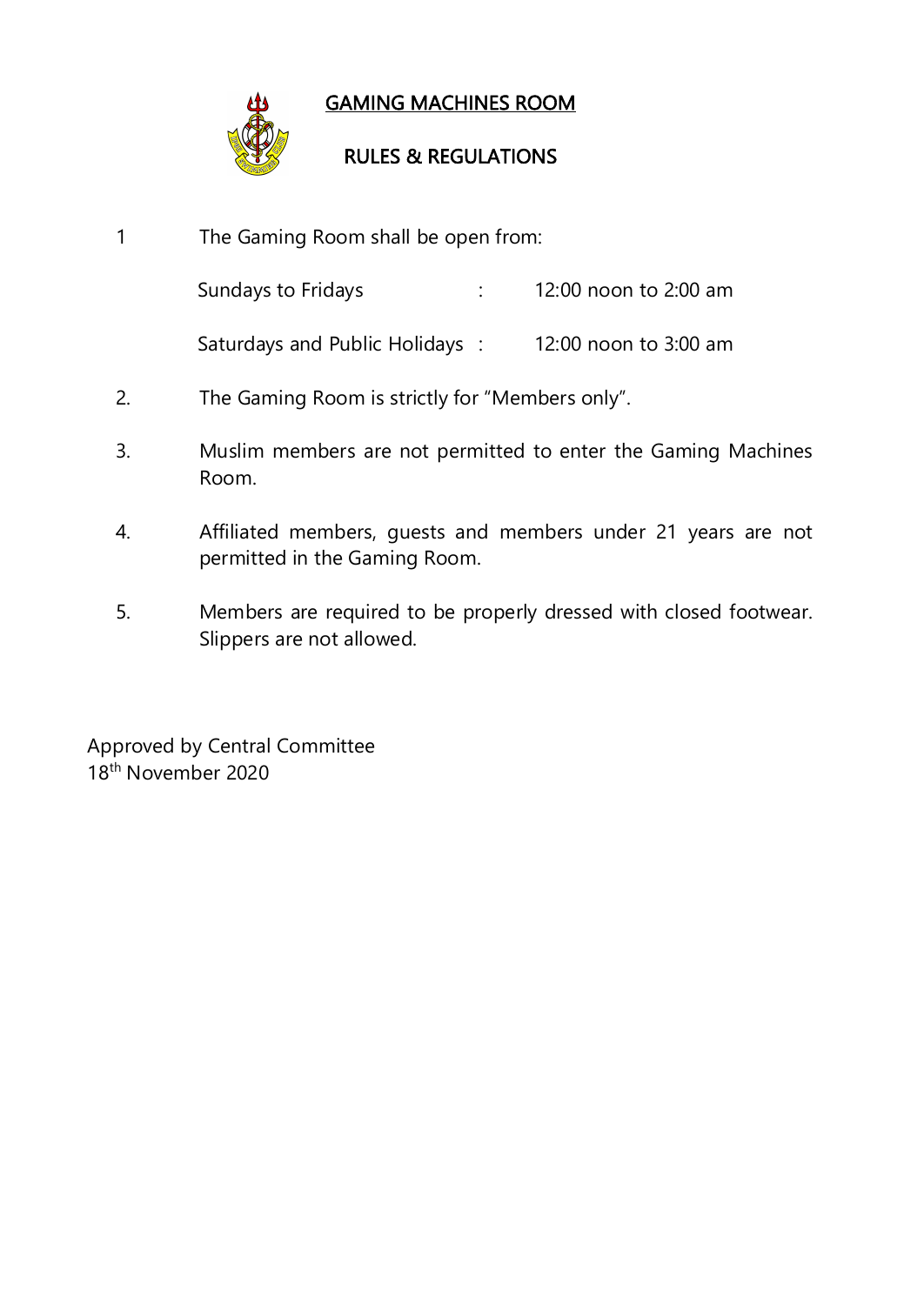

#### **LIBRARY** RULES & REGULATIONS

#### 1) OPERATIONAL HOURS OF LIBRARY

The library shall be opened on the following days and times:

Mondays to Sundays 7:30 a.m. to 9:45 p.m. (including public holidays)

#### 2) USAGE OF LIBRARY FACILITIES

- a.) The library is strictly for members only. NO GUESTS allowed.
- b.)Visiting & Affiliate Members are allowed the usage of the Library but are NOT ALLOWED to borrow books.
- c.) All children under 7 years old must be accompanied by a parent who is a MEMBER.

#### 3) KINDLY ADHERE TO THE FOLLOWING

- a.) No bags, racquets, umbrellas, parcels or items of similar nature except small handbags, files and books may be brought into the library. Members are to cooperate & adhere to the Librarian in charge in relation to this.
- b.) Members are to leave their bags, etc. at the shelves provided by the library section. Personal small bags are allowed.
- c.) On leaving, all members are to produce for inspection all items taken out of the library.
- d.) Eating, drinking, smoking, and sleeping in the library is notallowed.
- e.) Silence is to be strictly observed. Mobile phones or other electronic devices must be in silent mode or turned off.
- f.) All footwear shall be removed when entering the children's section.
- g.) It is the parent's responsibility to ensure that library decorum is observed by children under their care. No running, jumping on furniture, or playing is allowed.h.) Parents should not leave children unattended or use the library facilities as <sup>a</sup>
- 'daycare centre'.
- i.) The Library should be a quiet place for reading and learning.
- j.) Should the librarian on duty find that a child's behaviour is disruptive, he/she may be asked to leave.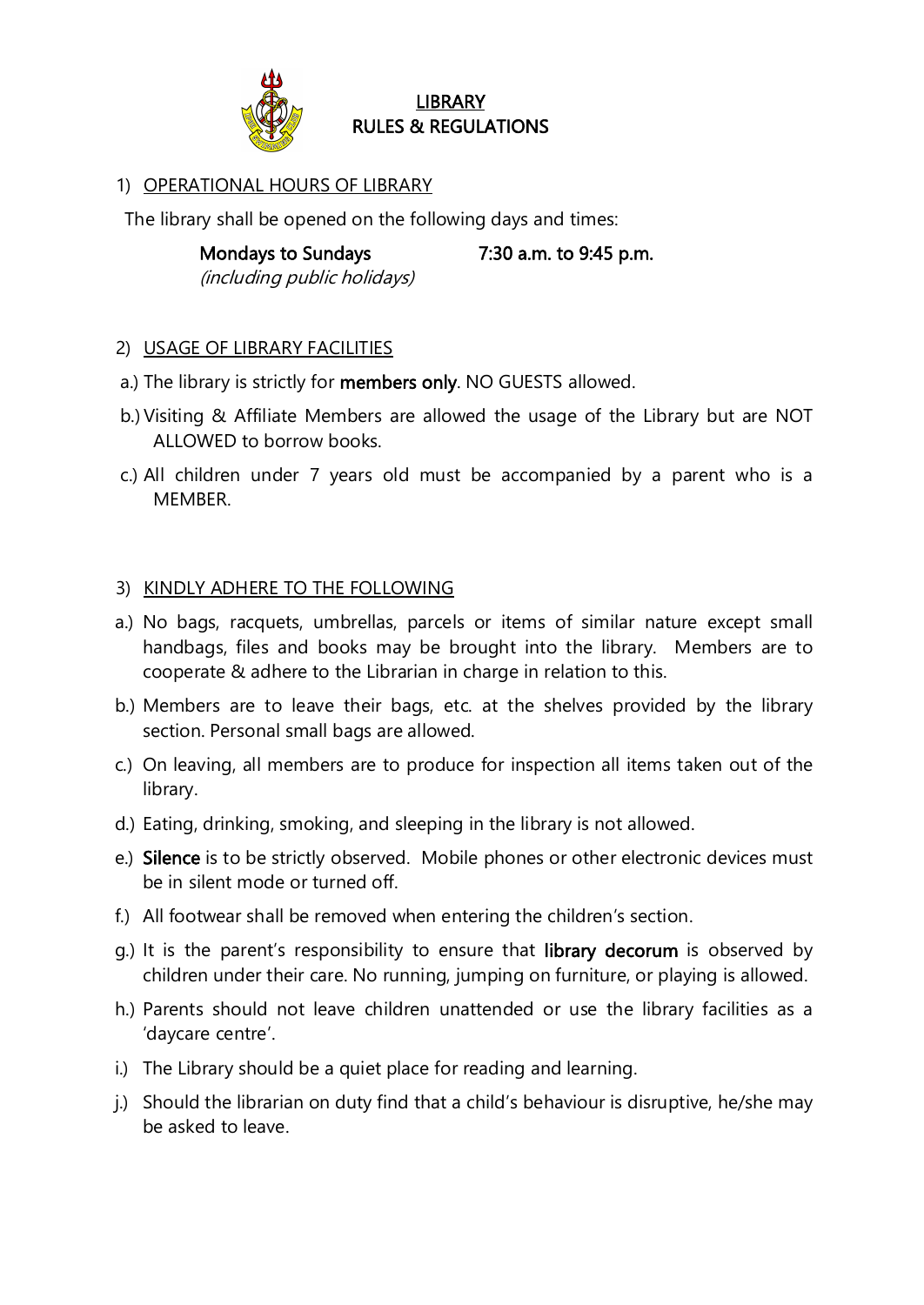#### 4) BORROWING & RETURN POLICY for MEMBERS of ISC only

- a.) A maximum of eight (8) books may be borrowed at any one time per account, of which not more than two (2) may be from the new books section.
- b.) Books may be borrowed for a period of fourteen (14) days. The date for the return of the books shall be stamped on a leaf of paper attached to the book.
- c.) Borrowers shall be responsible for the books in their possession. Borrowers shall be charged the cost of the book(s) lost or soiled/damaged while in their possession.
- d.) Borrowers are to report any loose pages, soiled or damaged books to the librarian on duty prior to borrowing a book. The librarian will assess if the book can be repaired on the spot to a borrowable condition. If unable to, the member shall be advised to select another title while the book is repaired or replaced.
- e.) No books may be checked out if an account has overdue materials.
- f.) I. Members who return the books after the due date shall be liable to a fine of RM0.50 per day for a maximum of ninety (90) days, after which the book would be considered lost.

II. The member, in addition to the penalty of RM 0.50, SHALL ALSO be required to pay the cost to replace the book. Such amounts will be debited into their accounts without any further reference to the member. The member shall also be suspended from borrowing books for ninety (90) days.

#### 5) GENERAL

- a.) The library staff on duty has the right to request a member to leave the premises if he or she is found to be violating any of the library rules.
- b.) The Central Committee reserves the right to close a section or the entire library for a club event, if required.
- c.) Sufficient Notice shall be placed for any club event .
- d.) The above rules and regulations are subject to further changes by the Central Committee as and when required.

Approved by Central Committee

18 th November 2020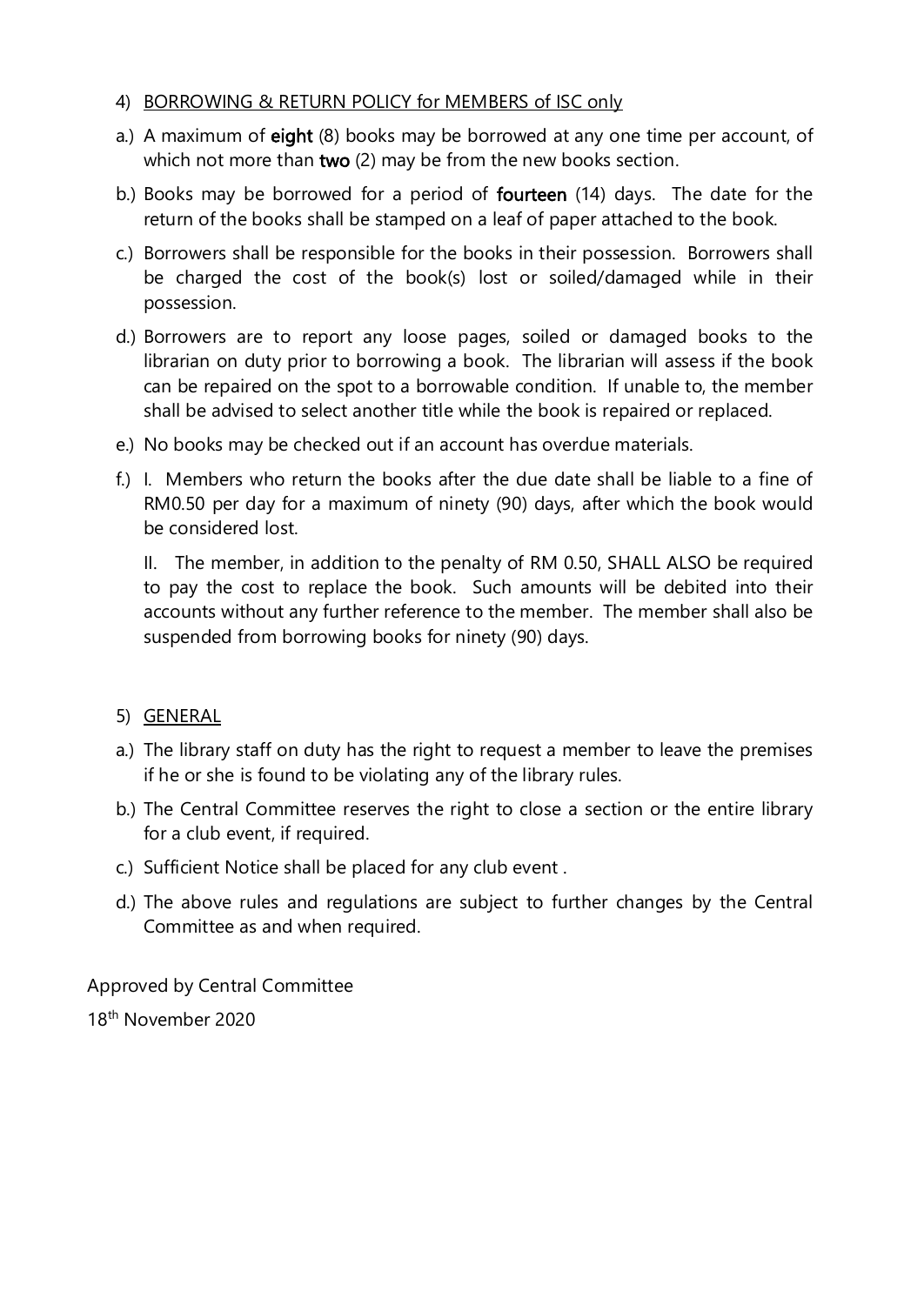

## **BADMINTON**

## RULES & REGULATIONS

- 1. The Badminton Hall shall be opened from 7.30 a.m. to 11.30 p.m. daily.
- 2. The sub-committee shall reserve the right to close the courts for tournaments, friendly games, practice sessions and any other commitments approved by the Central Committee.
- 3. Members' children, under 18 years shall NOT be permitted to use the courts after 4.00 p.m. daily.
- 4. Children shall NOT be allowed in the hall unless under strict and proper supervision by their parent/s.
- 5. Coaching shall be restricted to the time designated by the Club and only by coaches appointed by the Club.
- 6. Smoking or eating in the hall shall NOT be allowed at all times.
- 7. All players shall be properly attired when playing. T-shirts and proper shorts shall be worn at all times. Only non-staining rubber-sole sport shoes shall be allowed. Swim-wear shall NOT be allowed in the playing hall.
- 8. Order of play
	- a. There shall be a minimum of 4 players to a court.
	- b. On court warm-up activities shall be limited to not more than 5 minutes.
	- c. All players shall leave the court immediately after each game (max. 21 points) and shall wait for their turn again. A "first come, first play" basis shall prevail at all times.
	- d. A player not in a "foursome" can request to join 3 others but shall not demand 3 others to join him/her to the use of the court.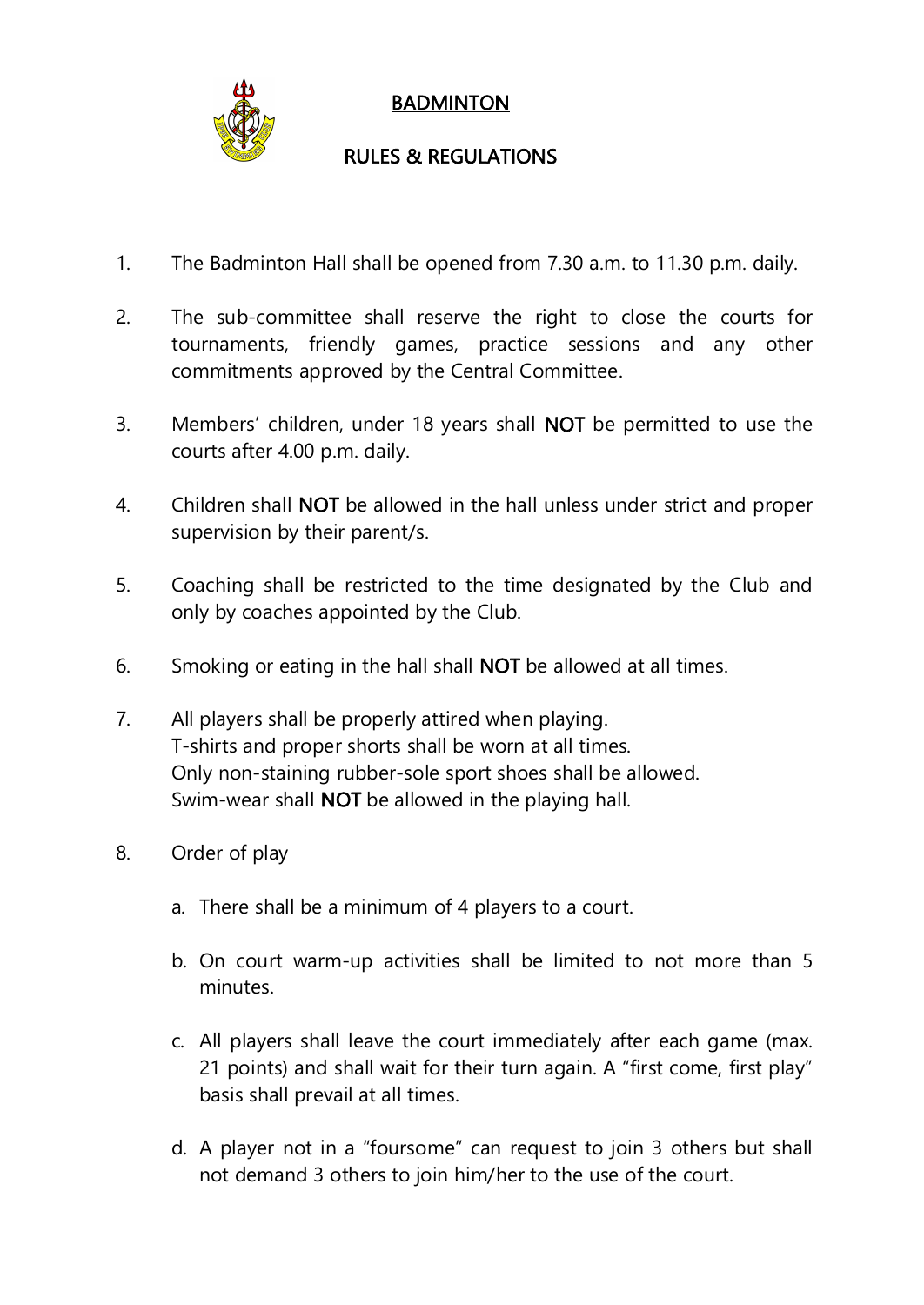- e. Singles play shall NOT be allowed from 5.00 p.m. to 9.00 p.m. unless there are no other players waiting.
- 9. Booking of any court shall NOT be allowed.
- 10. If there shall be any ambiguity to the interpretation of the by-laws stated above, all matters shall be referred to the sub-committee or Central Committee in person for interpretation of the meaning of these By-laws. All decisions made by the Central Committee shall be final.
- NB. Members are requested to exercise tact, diplomacy and goodwill to prevent any untoward incident or dispute.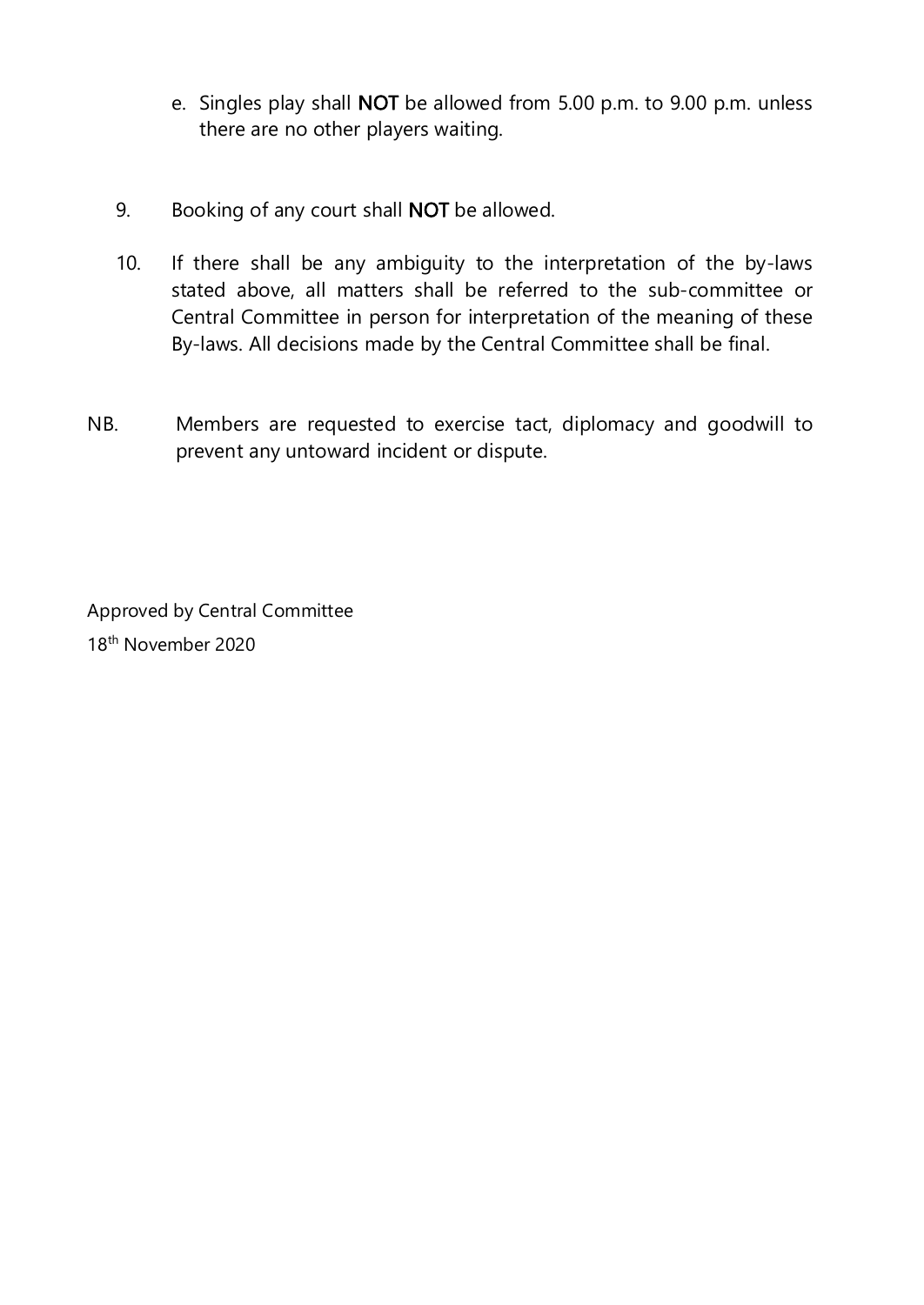

## **GYMNASIUM**

## RULES & REGULATIONS

- 1. The Gymnasium shall be opened from 7.30 a.m. to 10.00 p.m. daily inclusive of public holidays.
- 2. The sub-committee shall reserve the right to close the Gymnasium for any reason/s approved by the Central Committee.
- 3. All members shall sign in before using the Gymnasium and sign out after using the Gymnasium in the record book provided at the counter.
- 4. Children under 12 years are not permitted to use or enter the Gymnasium unless accompanied by their parent/s AND together with a Coach or Gym Instructor approved by the Club. Parent/s of children using the Gymnasium shall be solely responsible for their children's safety and welfare while using the Gym.
- 5. Coaching and/or instructing for a fee or reward shall ONLY be confined to Coaches and Instructors approved by the Club.
- 6. All Gymnasium users shall be appropriately attired. Shoes with rubber soles shall be worn at all times.
- 7. Smoking is **prohibited** in the Gymnasium.
- 8. Food is prohibited in the Gymnasium.
- 9. Playing of any musical instruments, wireless set, transistor, gramophone, or any musical appliances shall NOT be permitted in the Gymnasium.
- 10. Bag/s of any kind is not allowed to be brought inside the Gymnasium.All Bags are to be placed on the cubicles provided. Bags which are too big to fit in the cubicles are to be placed in the lockers provided in the shower room.
- 11. The Gymnasium shall be air-conditioned from opening hours until closing. ONLY the Supervisor/Gym Instructor/or authorized personnel shall be allowed to handle any electrical switches. When the air conditioner is switched on, ALL windows and doors shall remain closed.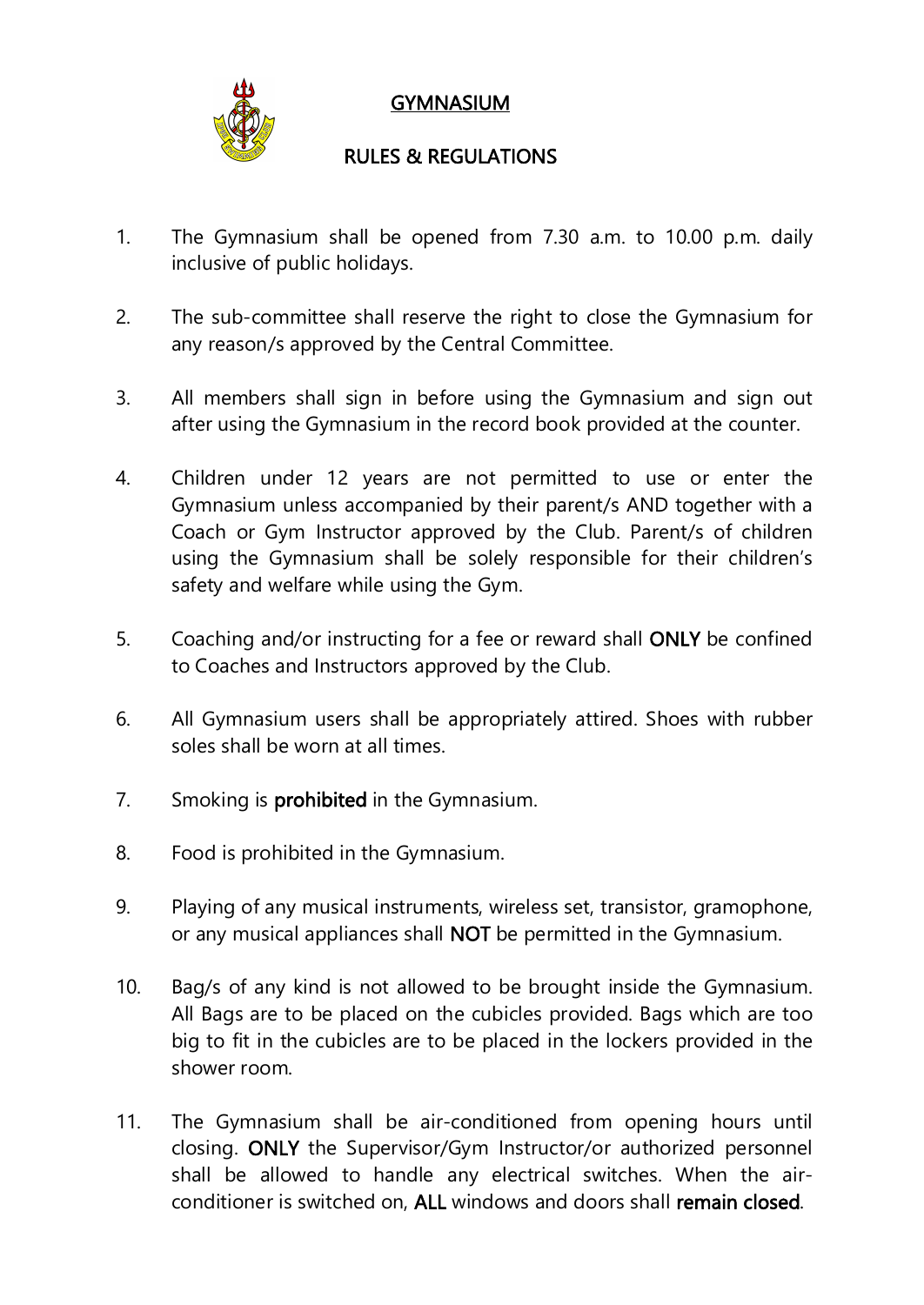- 12. All movable equipment shall be returned to its respective places immediately after use by the members themselves. The sites of the equipment in the Gymnasium shall NOT be changed by anyone except by the Gym Instructor with the approval of the sub-committee.
- 13. Without the written consent of the Club, equipment in the Gymnasium shall NOT be allowed to be taken out.
- 14. Towels and/or "rags" shall be provided. All benches, exercise mats and equipment shall be wiped dry and clean by the member after use.
- 15. Treadmill, Recumbent Bike and Cross Trainer
	- (a) Members shall register for usage of the above equipment and it shall be on a first come first serve basis.
	- (b) There shall be NO request in the booking for a particular Treadmill, Recumbent Bike or Cross Trainer.
	- (c) The maximum time usage for the Treadmill, Recumbent Bike and Cross Trainer shall be 30 minutes.
- 16. Instructions from the Gym Instructor in the usage of the equipment shall be followed at all times. Members who disregard this rule shall be asked to leave the gymnasium immediately.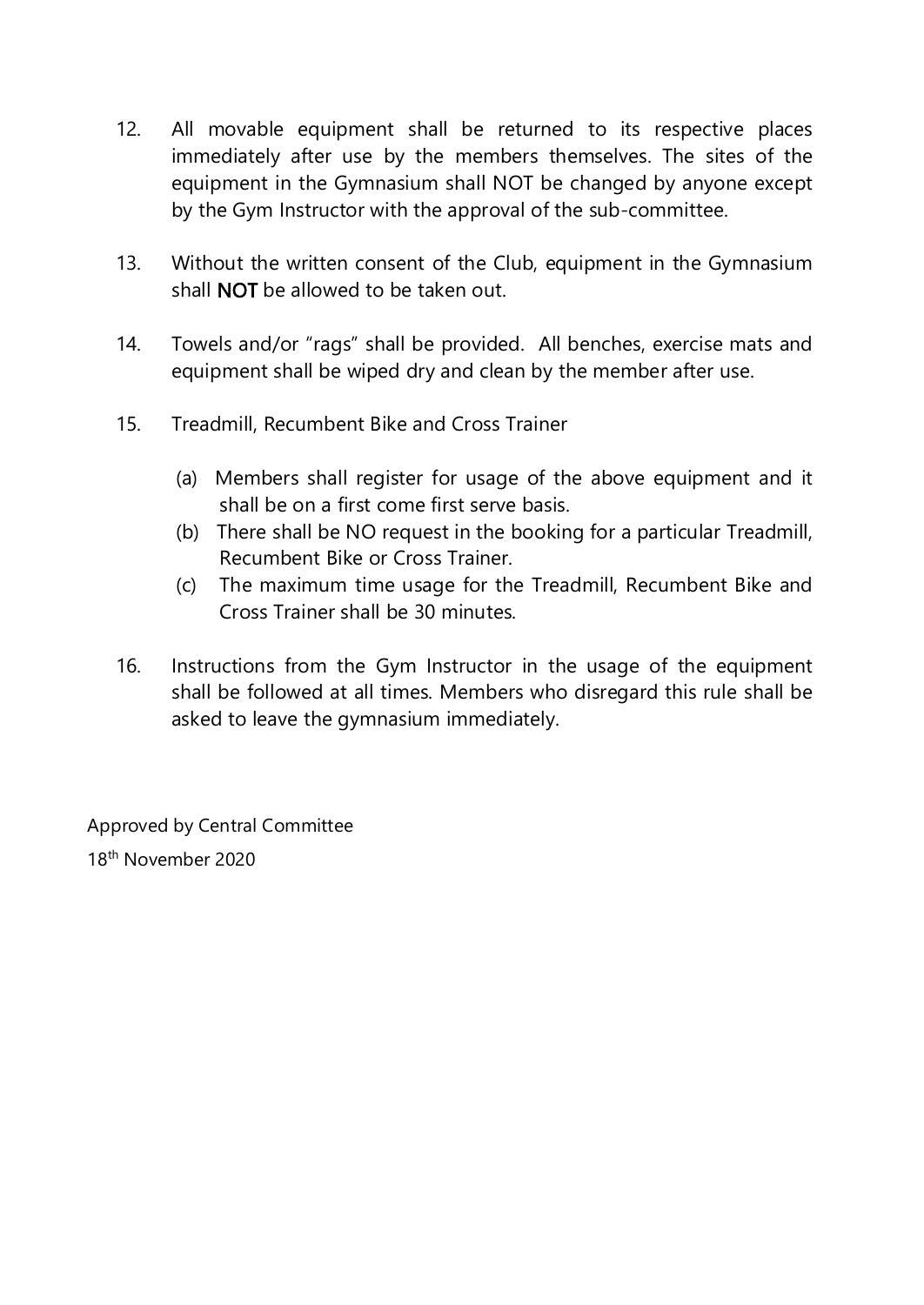

## KARAOKE

## RULES & REGULATIONS

1. The operating hours for Karaoke shall be as follows:

| Monday - Thursday | 7.00 p.m. - 12.00 midnight |
|-------------------|----------------------------|
| Friday - Sunday   | $3.00$ p.m.- 1.00 midnight |
|                   | (the following day)        |

At the discretion of the sub-committee and with the approval of the Central Committee, additional days for Karaoke may be organized for a particular month(s).

- 2. The sub-committee shall reserve the right to close the Karaoke Lounge for any commitment/s approved by the Central Committee.
- 3. Children under 18 years are not allowed to enter the Karaoke Lounge.
- 4. Guest singers are not allowed to use the Karaoke Lounge.
- 5. Smoking is prohibited in the Karaoke Lounge and during Karaoke sessions.
- 6. Shorts and flip-flops are not allowed in the Karaoke Lounge. Gentlemen shall wear collared shirts/t-shirts, trousers, fully closed footwear and socks. Ladies shall be appropriately dressed.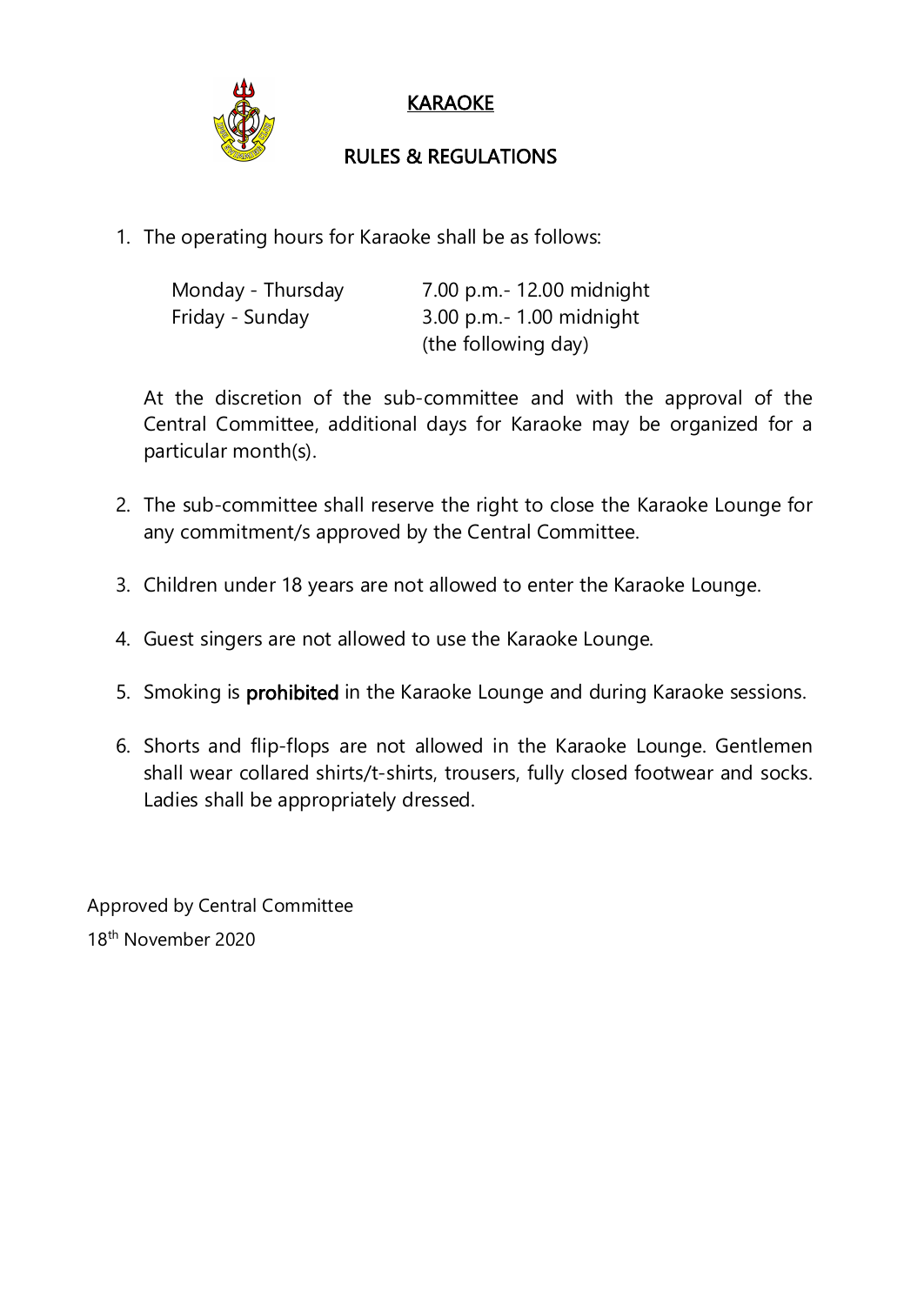

## **SQUASH**

## RULES & REGULATIONS

- 1. The Squash Courts shall be opened from 7.30 a.m. to 10.00 p.m. daily.
- 2. The sub-committee shall reserve the right to close the Squash Courts for tournaments, friendly games, practice sessions and any other commitments approved by the Central Committee.
- 3. In the absence of members waiting to play, children (under 12 years old) shall be allowed to play in courts 1, 2 & 3 ONLY from 7.00 a.m. to 5.00 p.m.
- 4. Coaching shall be restricted to the time designated by the Club and only by coaches appointed by the Club.
- 5. Food and drinks shall NOT be allowed inside the courts and in the gallery in front of courts 1, 2, 3 & 4.
- 6. All players shall be properly attired and proper squash rackets and balls approved by ISRF shall be used at all times. The wearing of non marking shoes shall be mandatory and the soles shall be cleaned before entering the courts.
- 7. Order of Play
	- (a) Players shall register their names and membership numbers on the board provided before playing. They may be asked to leave the courts if they fail to do so.
	- (b) The turn of play shall follow the order of registration and the player whose turn is due shall use the first available court.
	- (c) Players may specify which court they require and shall still wait for their turn accordingly. When their turn is due, they shall only play in the court specified.
	- (d) Players who failed to play during their turn shall be deemed to have surrendered their turn after three (3) minutes.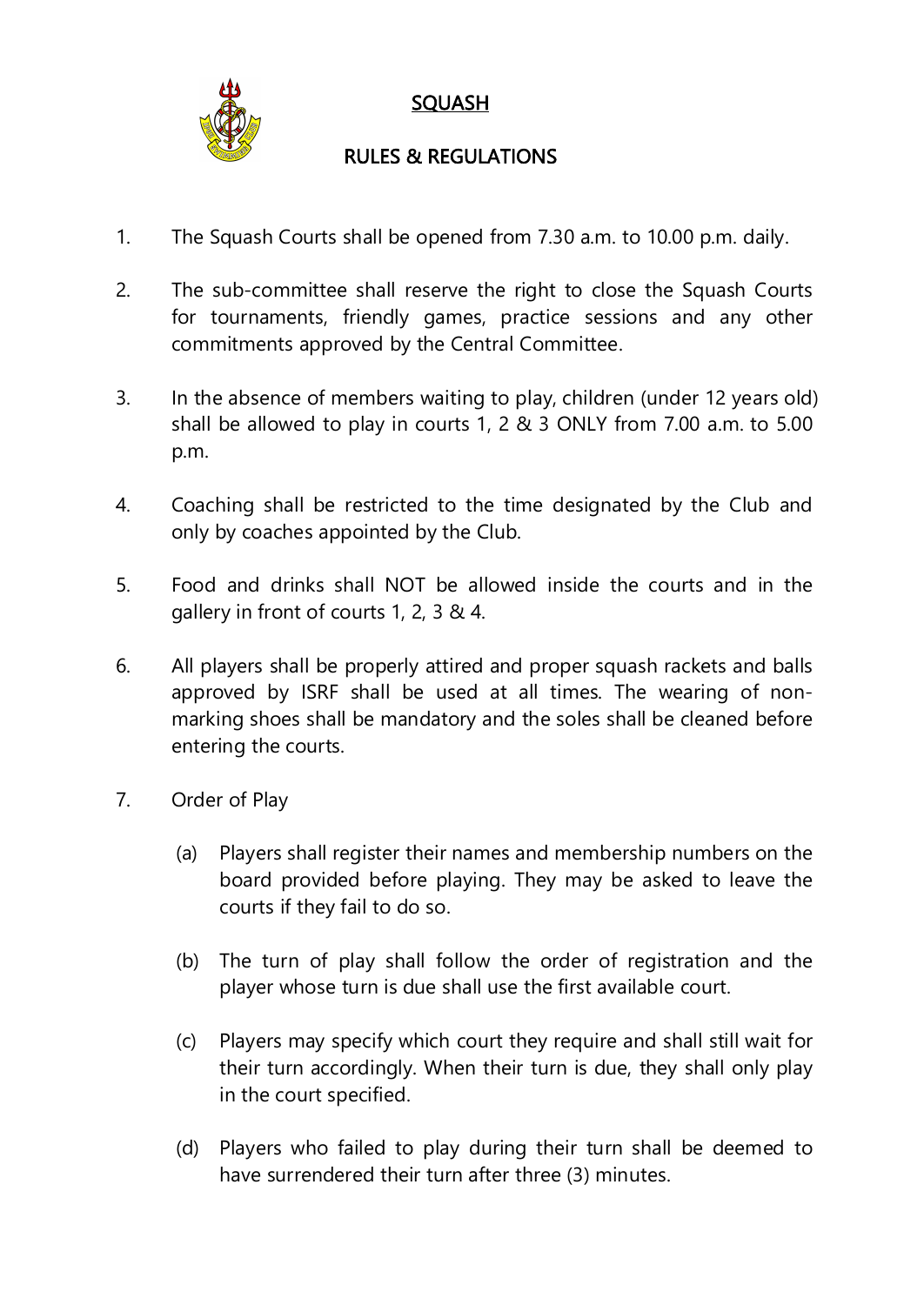- (e) Any player, playing out of his turn with a playerwhose turn is due, shall be deemed to have surrendered his own registration.
- (f) On court warm-up activities shall be limited to not more than 5 minutes.
- (g) Players shall be allowed to have a maximum of 3 games when there are other players registered to play but shall be allowed a maximum of 5 games if it is for their Bi-Monthly ladder-challenge and Quarterly Handicap Challenge.
- 8. If there shall be any ambiguity to the interpretation of the by-laws as above, all matters shall be referred to the sub-committee or Central Committee in person for interpretation of meaning of the by-laws. All decisions made shall be final.
- 9. Members are urged to exercise tact, diplomacy and goodwill to prevent any untoward incident or dispute.

Approved by Central Committee 18<sup>th</sup> November 2020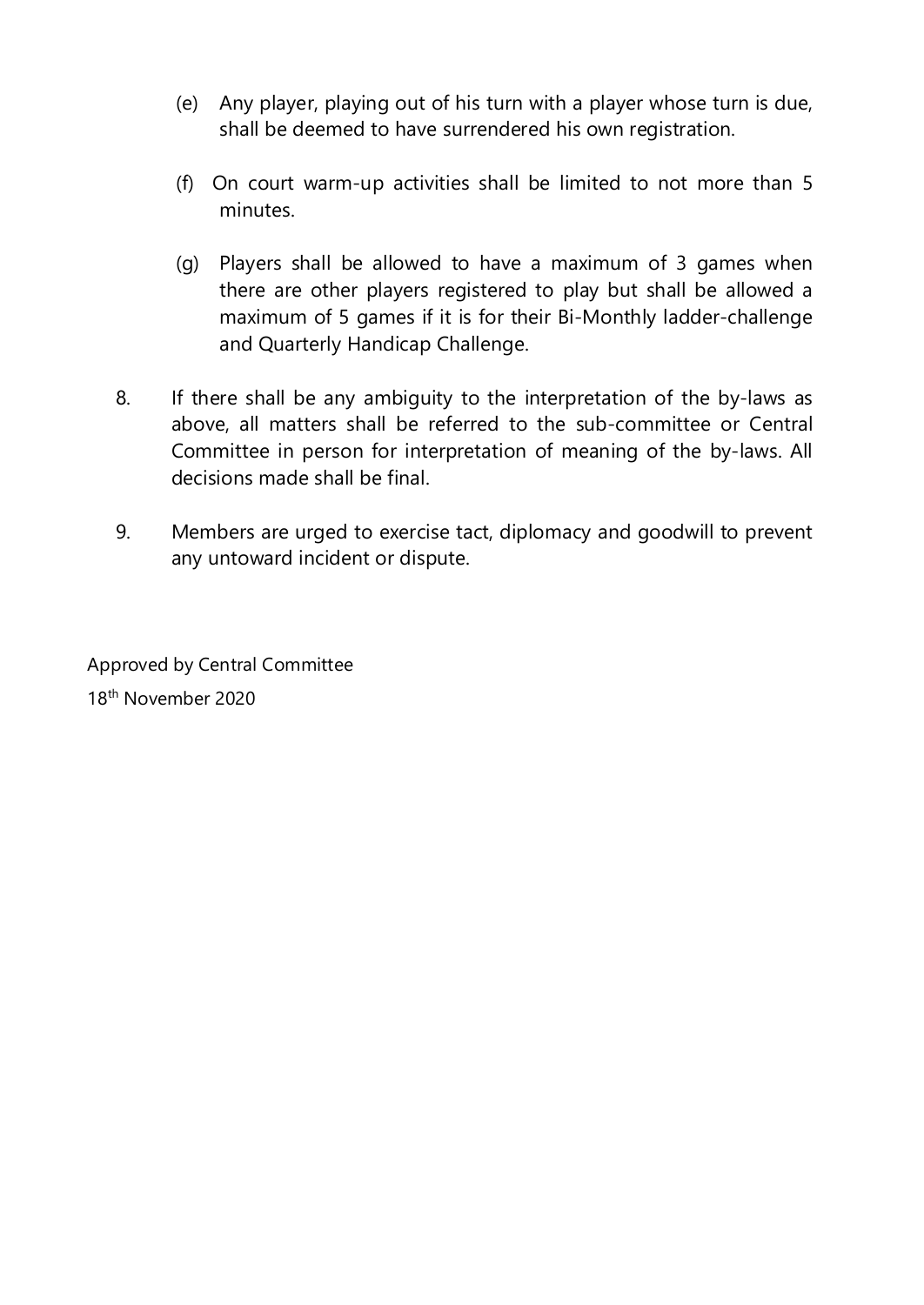

SWIMMING

## RULES & REGULATIONS

## POOL HOURS

1. The opening hours for the swimming pools shall be as follows:

| Daily    | 7.30 am | to   | $10.00 \text{ pm}$              |
|----------|---------|------|---------------------------------|
| Tuesday  |         |      | 10.30 am to 10.00 pm (50m Pool) |
| Thursday | 9.30 am | to i | 10.00 pm (30m Pool)             |

- 2. Members are:
	- (a) To use the pool at their own risk at all times.
	- (b) To follow strictly the instructions of the lifeguard in attendance.
- 3. The club shall not be liable for any mishaps or untoward incident, especially
	- i. before and after pool operating hours
	- ii. before and after lifeguard working hours

## HYGIENE AND SAFETY

All swimmers:-

- (a) shall shower before entering the pool.
- (b) shall not use the showers located at the gym before or after using the pool.
- (c) shall use proper swimming attire and change into swimming attire in the men and ladies' changing rooms.
- (d) are to wear a swim cap before entering the pool.
- (e) are prohibited to commit unhygienic activities/actions example: Spitting, urinating, blowing of nose, etc. in the pool.
- (f) are prohibited to carry outany kind of rough play such as running, pushing, wrestling and throwing of objects in or about the pool.
- (g) are prohibited to jump into the pool unless it is supervised by the swimming coach or instructor.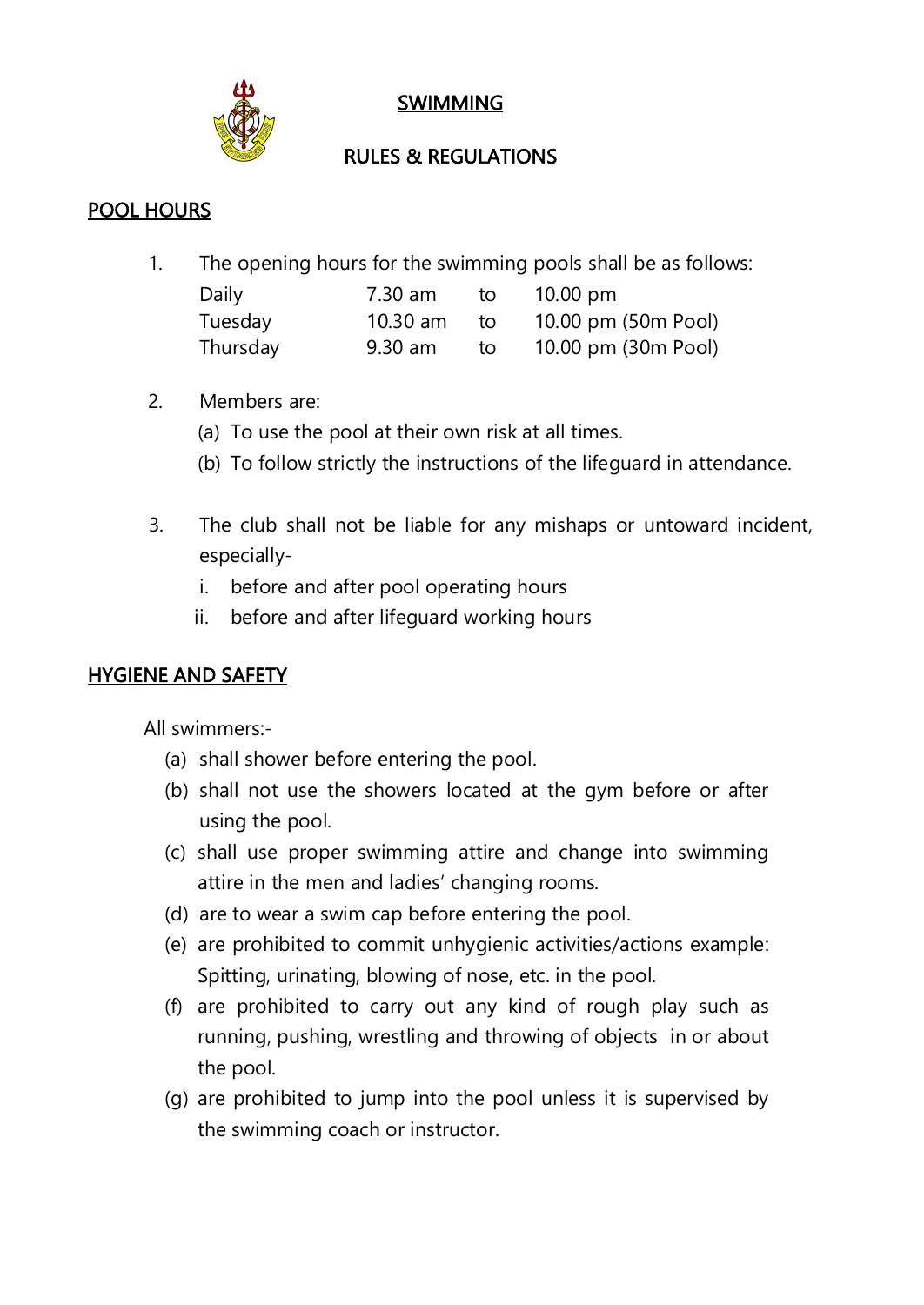- (h) are prohibited to carry out scuba diving and snorkeling activities in the pools (except during scuba diving courses that has been approved by the Central Committee).
- (i) or any member with a communicable medical condition may be refused admission into the pool/pool area.
- (j) wearing of beach wear/Bermuda pants are not allowed to enter the pool.

## PARENTAL SUPERVISION

- 1. Children:
	- (a) Under 12 years, while in the pool or at the pool deck must be accompanied by their parent or adult who shall be responsible for their safety.
	- (b) Are not allowed to use floats, rings in the main pool unless accompanied by their parent.
	- (c) Age 2 and above must wear appropriate gender swimming attire.
	- (d) Who are not toilet trained must wear a swim diaper before entering the pool.
	- (e) Age 8 and below must be accompanied by their parent/guardian when they are in the children's pool.
	- (f) Parents are not allowed to be in the children's pool unless they are accompanying their child.

## COACHING AND SWIMMING LESSONS

- 1. Coaching and/or swimming lessons for a fee or a reward shall only be confined to coaches and swimming instructors approved by the Central Committee.
- 2. All swimming lessons and coaching time must have the written approval from the Central Committee.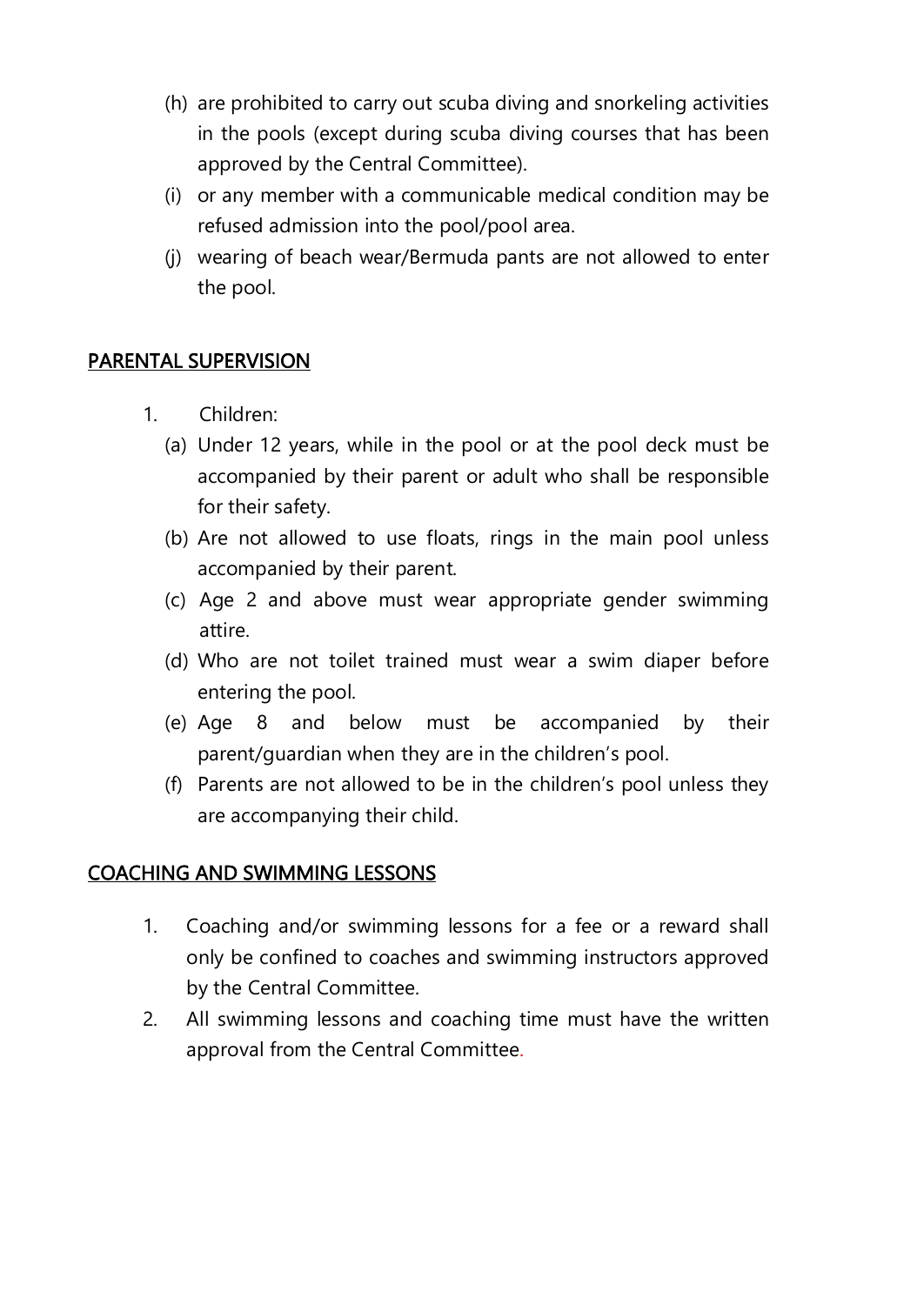#### GENERAL

- 1. NO smoking on the pool deck.
- 2. NO pets are permitted in or about the pool.
- 3. NO footwear of any kind is allowed on the pool deck except for officials who are on duty.
- 4. Food, drinks, glass containers, or cups are prohibited on pool grounds.
- 5. The Swimming Sub-committee shall designate certain lanes in the pool for lap swimming.
- 6. The Swimming Sub-Committee reserves the right to close the pool for swimming meets, friendly meets, training and practice sessions, maintenance and other commitments approved by the Central Committee.
- 7. The General Manager, supervisor, lifeguard on duty, all the approved coaches/swimming instructors and members of the Swimming Sub-committee shall have the power and responsibility to enforce the above by-laws.
- 8. Any member found to have violated the above by-laws may result in the suspension of pool privileges for the offending member.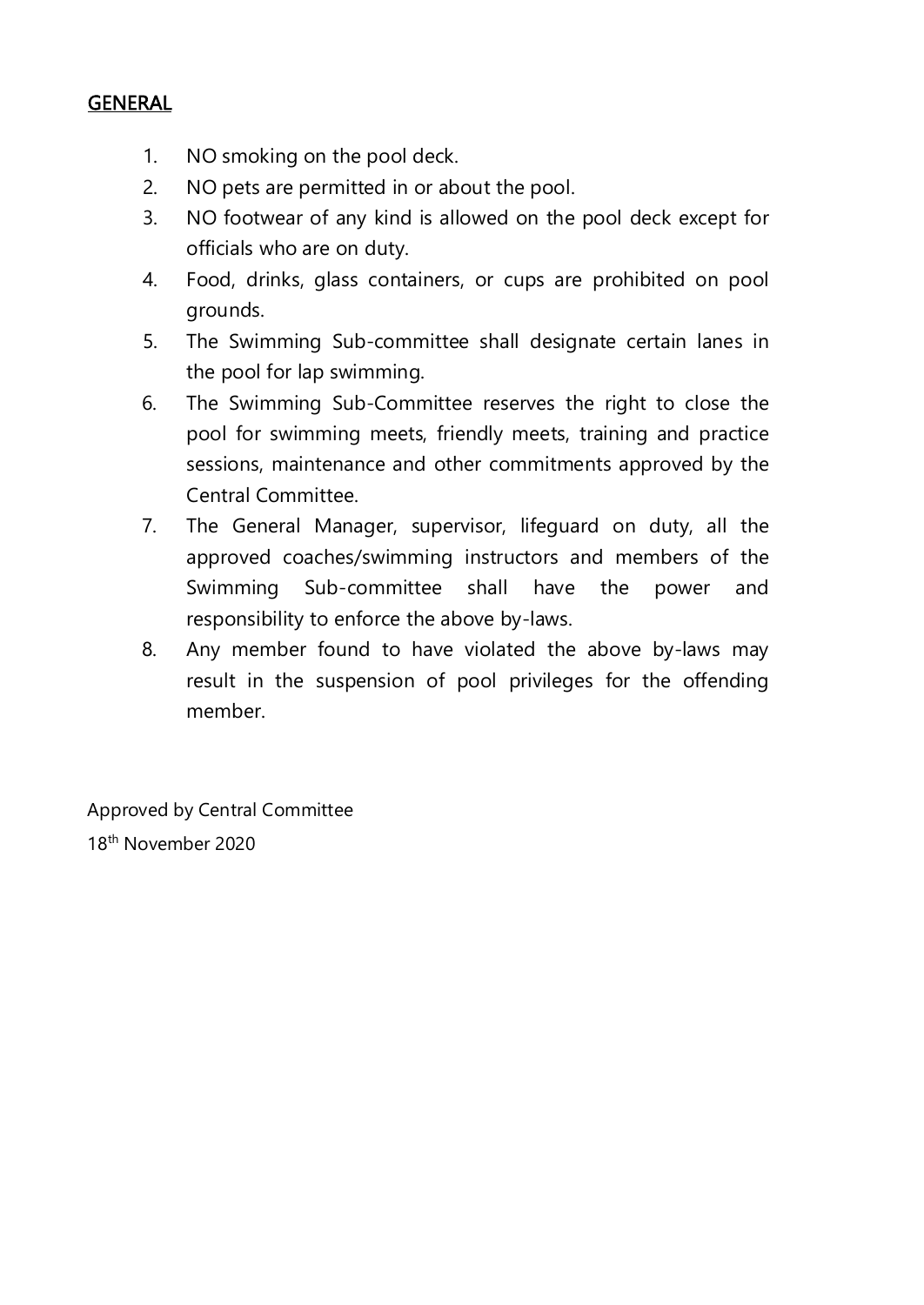

## TABLE TENNIS

## RULES & REGULATIONS

- 1. The Table Tennis tables shall be opened for use from 7.30 a.m. to 10.00 p.m. daily.
- 2. The sub-committee shall reserve the right to close the tables for tournaments, friendly games, practice sessions and any other commitments approved by the Central Committee.
- 3. Smoking in the Table Tennis area or sitting on the Table Tennis tables shall be prohibited at all times.
- 4. All players shall be properly attired when playing. Swim-wear are not allowed.
- 5. If there are members waiting, warm-up activities at the Table Tennis tables shall be limited to not more than 5 minutes
- 6. All players shall vacate the Table Tennis table after 3 games (max.21 points) if there are other players waiting to play. A "first come, first play" basis shall prevail at all times.
- 7. If there shall be any ambiguity to the interpretation of the by-laws as above, all matters shall be referred to the sub-committee or Central Committee in person for interpretation of meaning of the by-laws. All decisions made shall be final.
	- NOTE: Members are requested to exercise tact, diplomacy and goodwill to prevent any untoward incident or dispute.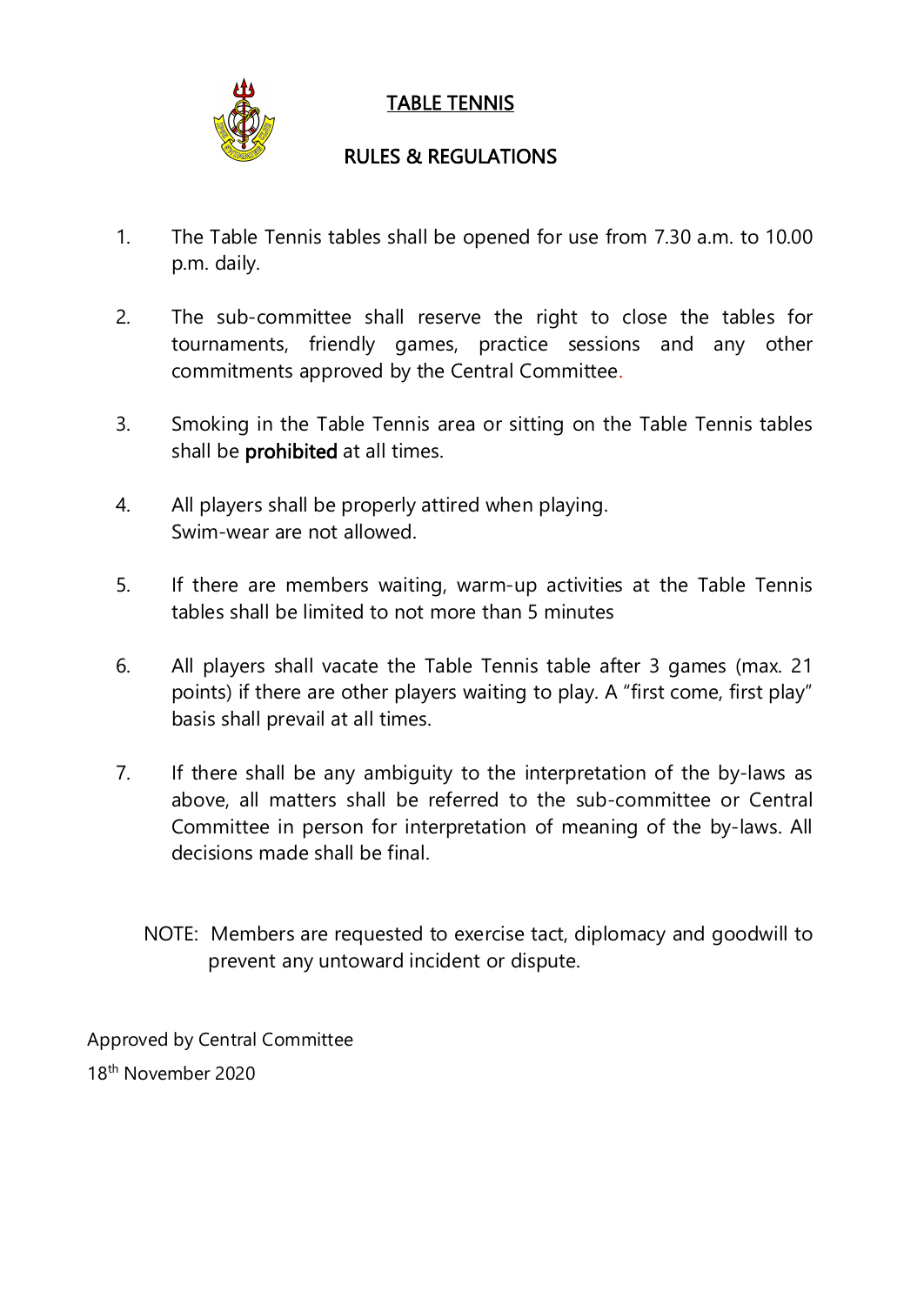

## BILLIARD ROOM

## RULES & REGULATIONS

1. The official opening hours for the Billiard Room shall be :

Monday to Friday From 4:00 pm to 11:00 pm Saturday, Sunday and Public Holidays From 1:00 pm to 11:00 pm

The sub-committee reserves the right to open the Billiard Room at any other times apart from the official opening hours.

- 2. The sub-committee reserves the right to close the Billiard Room for tournaments, friendly games, practice sessions and anyother commitments approved by the Central Committee.
- 3. Children under 12 years shall NOT be allowed to play but shall be allowed in the Billiard Room when accompanied by their parents.
- 4. Children 12 to 18 years shall be allowed to play ONLY in the presence of a sub-committee or Central Committee member.
- 5. Adult members have priority over children as regards playing at all times.
- 6. Smoking is prohibited in the Billiard Room.
- 7. Food and drinks shall be allowed only at the food counter. Only drinks shall be permitted to be taken to the side tables.
- 8. All players shall be properly attired. Head-wear of any kind shall not be allowed unless permission is given by the sub-committee. Sweaty attire (immediately after other games) and swimming attire shall not be allowed.
- 9. Proper equipment shall be used at all times. Playing with cues that have no tip or a worn-out tip shall be strictly prohibited.<br>10. Members are not allowed to take or remove any item from the Billiard Room
- unless prior permission is obtained from the sub-committee.

#### 11. Decorum in the Billiard Room

(a) Members and spectators in the Billiard Room shall maintain proper conduct of behavior befitting the game. Ungentlemanly conduct such as using foul language, disturbing and or distracting the players by deliberately standing near the table or pocket in the line of sight of the opponent while he is cueing shall not be allowed.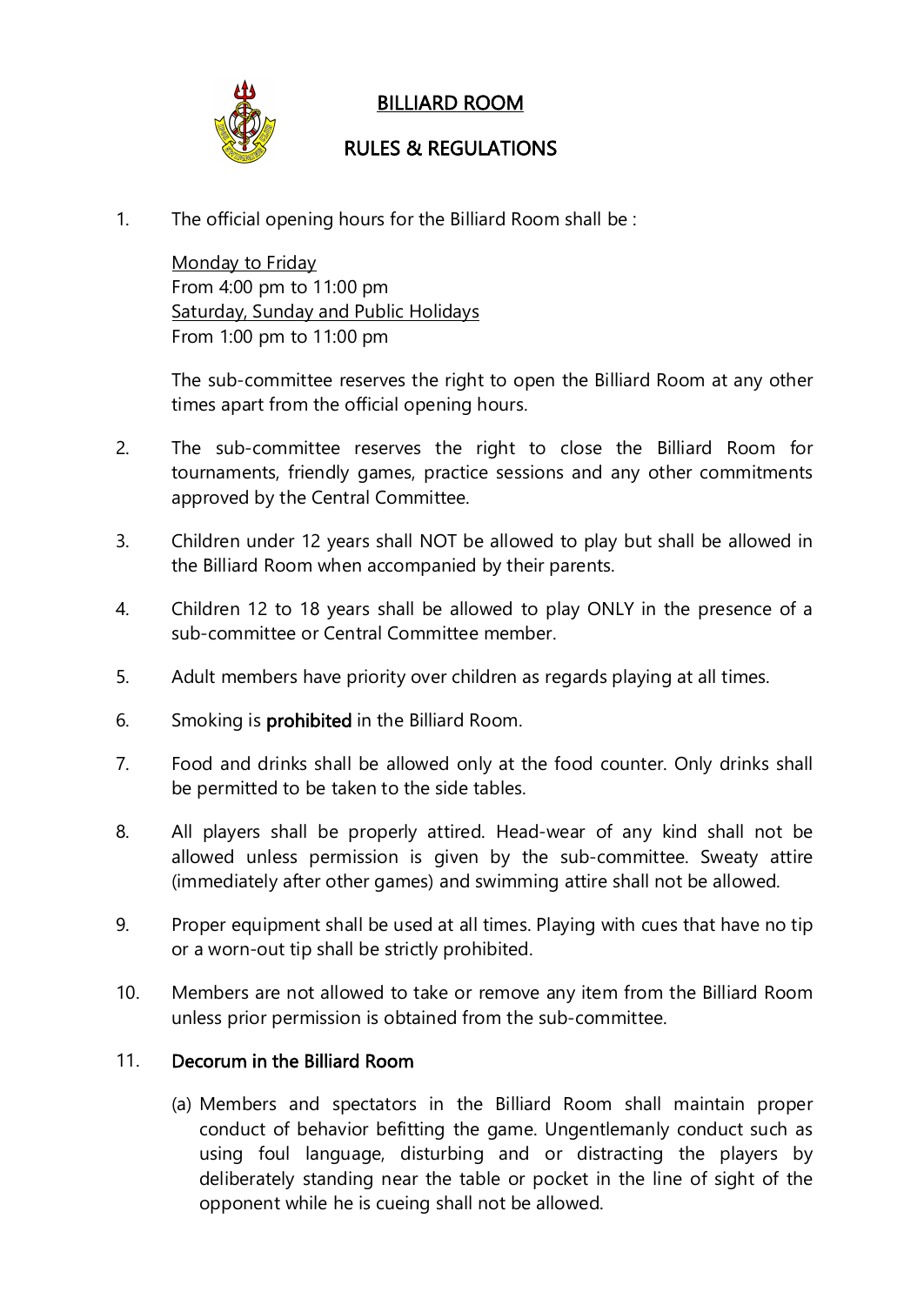- 
- (b) The marker, wearing white gloves, shall spot the billiard balls.<br>(c) Throwing or dropping of billiard balls or the banging of the cues or resting the cue on the billiard table or the moving of balls with the snooker cue shall NOT be allowed.
- (d) Placing of chalk on the side railings of the billiard table shall NOT be allowed.
- (e) The use of powder on hands and cues shall be prohibited.

#### 12. Order of Play

- (a) A player who wishes to play shall register his name and membership number on the board provided. No double registration shall be permitted and registration through the phone or proxy registration shall NOT be allowed.
- (b) The turn of play shall follow the order of registration.
- (c) When a game ends, the player/s next in line as registered shall be physically present to claim his turn, failing which his registration shall be cancelled immediately. On his return the member shall put up a fresh registration at the bottom of the list.
- (d) Each game shall be subjected to a maximum of 1-hour duration. However, if there are no members waiting, the players may proceed to complete their game.
- (e) A player shall only be allowed to re-register after completing his game.
- (f) Any disagreement over registration shall be referred to any sub committee member present or in their absence, the marker shall be consulted. All decisions made shall be final.
- 13. Members are requested to exercise tact, diplomacy and goodwill to prevent any untoward incident or dispute.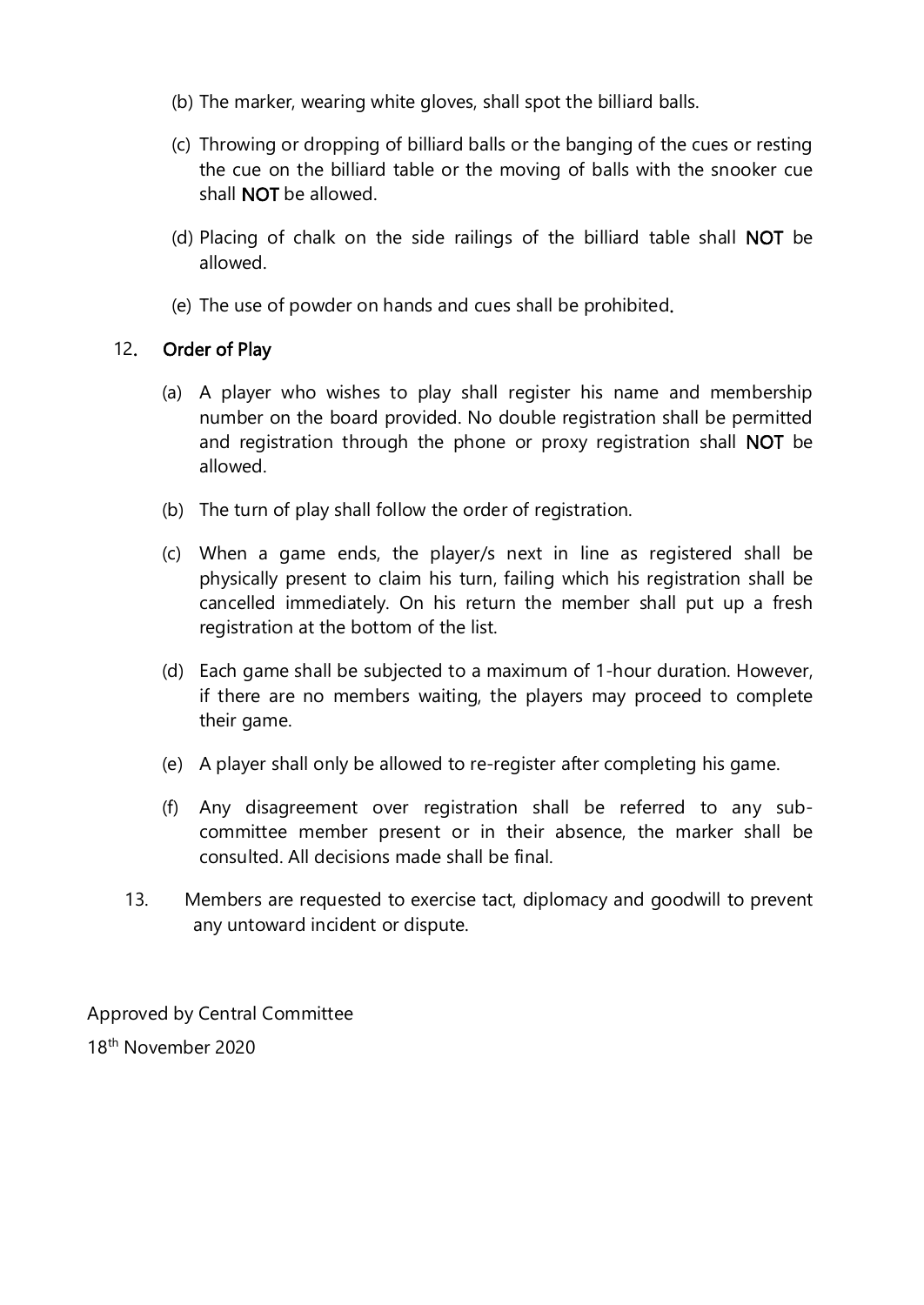

## **TENNIS**

## RULES & REGULATIONS

- 1. The Tennis Courts shall be opened from 7.30 a.m. to 10.30 p.m. daily inclusive of Public Holidays.
- 2. The Tennis Sub-Committee reserves the right to close the Tennis Courts for tournaments, friendly games, practice sessions and any other commitments approved by the Central Committee.
- 3. Children shall be allowed to use the courts EXCEPT on Tuesdays, Thursdays, Saturdays & Sundays during the peak hours between 4.00pm -7.30pm ("Ball Pool Days"). Parents shall be responsible for their children's behavior and conduct at all times.
- 4. Coaching shall NOT be allowed during "Ball Pool Days". Coaching shall be restricted to the time allotted by the Club and only by coaches registered with or appointed by the Club.
- 5. Smoking is prohibited in the courts.
- 6. Players shall be properly attired in the courts and at the tennis practice wall. Shoes shall be rubber-soled without heels and non-marking. Shoes with studs are prohibited in the Courts.
- 7. The turn to play shall follow the Order of Play set down herewith.

#### Note:

All members are reminded to exercise tact, diplomacy, and goodwill and to respect other member's right to prevent any untoward incident or dispute.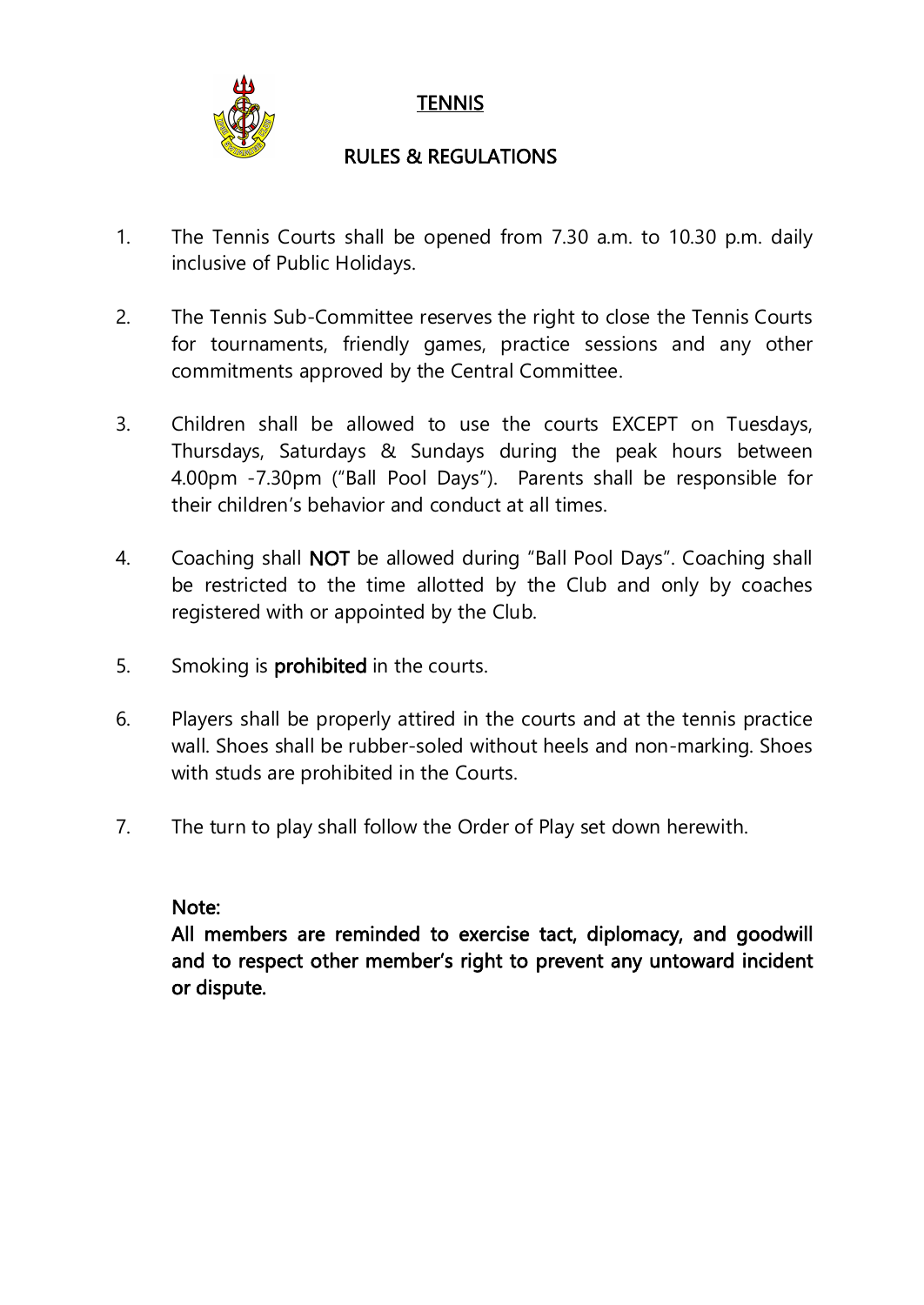### ORDER OF PLAY

- (a) The "first come, first play" order shall prevail.
- (b) Players arriving at the tennis court area shall register their names on the white board **CONSECUTIVELY** to form a first foursome and register likewise for the next foursome and so on.
- (c) No player or group of players shall sit-out, skip or register their names anywhere they like other than to register their names consecutively after the last registered player until a foursome is formed. Players who do not intend to play because of the hot sun shall give priority to players who wish to play.
- (d) Player who sit-out, skip or choose to register with a particular group of foursome or register their names not in accordance with Clause (b) without valid reason shall only be allowed to register in the 4<sup>th</sup> group of foursome irrespective whether the names of the 2<sup>nd</sup> or 3<sup>rd</sup> foursome have been registered on the board.
- (e) Double registration and registration through the phone of proxy registration is not permitted. No player shall register other player's name on the board if the said player has not arrived in the tennis court area.
- (f) After registration, a player shall be physically present to claim his/her turn to play. If a player is not physically present after 3 minutes when a court is available, the player shall forfeit his/her turn to play and the turn shall be given to the next following registered player and not to anyone else. On return, the absent player shall re-register his/her name after the last registered player on the board.
- (g) After completing a game, players are allowed to re-register for the next game. Re-registration shall follow the sequence of registration in the completed game. If a player chooses not to play or his turn is vacated for any reason, his turn shall be taken up by the next registered player and all names registered following shall move up accordingly. A player shall be allowed to assign his turn of play to a particular player PROVIDED the next registered player and the players from the groups following have no objection to it.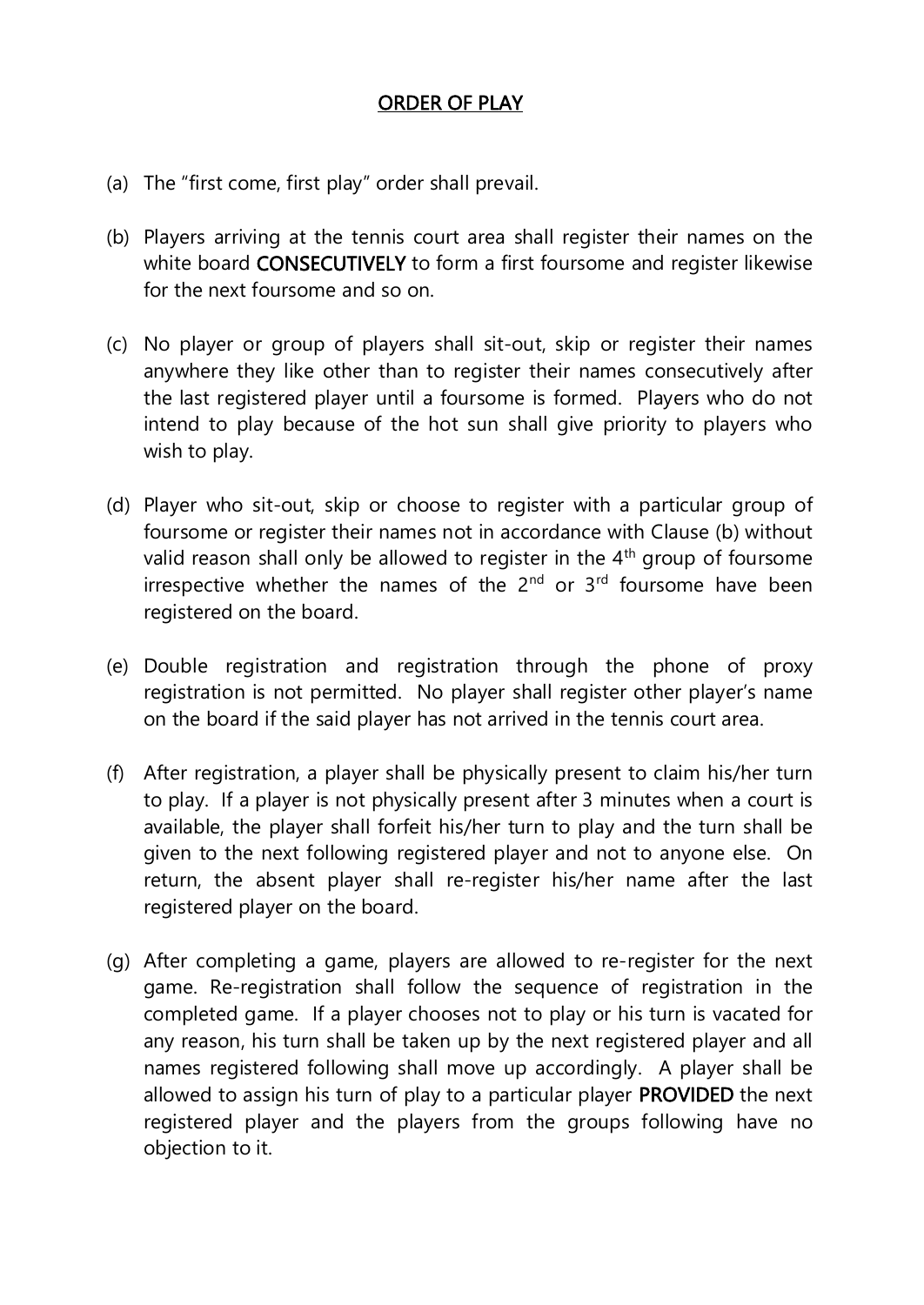(h) When games are stopped due to rain : - The 3 groups of foursome players whose games are interrupted by rain shall have the first priority to mop the courts immediately after rain stopped PROVIDED 4 games or less have been completed before the interruption (eg. 3-1 or 2-2). If 5 games or more have been completed (eg. 4-1 or 3-2), then the foursome shall not continue play after rain stopped. The foursome whose turn is next to play shall proceed to mop the court and start the game. Players are requested to record down the scores on the board in the respective column immediately when play is interrupted by rain.

If any player in any foursome shall refuse, fail or give up his/her turn to mop the courts within 3 minutes, his/her turn shall be forfeited and the first player next following from the group of foursome whose turn is next to play shall take the turn to play and so on.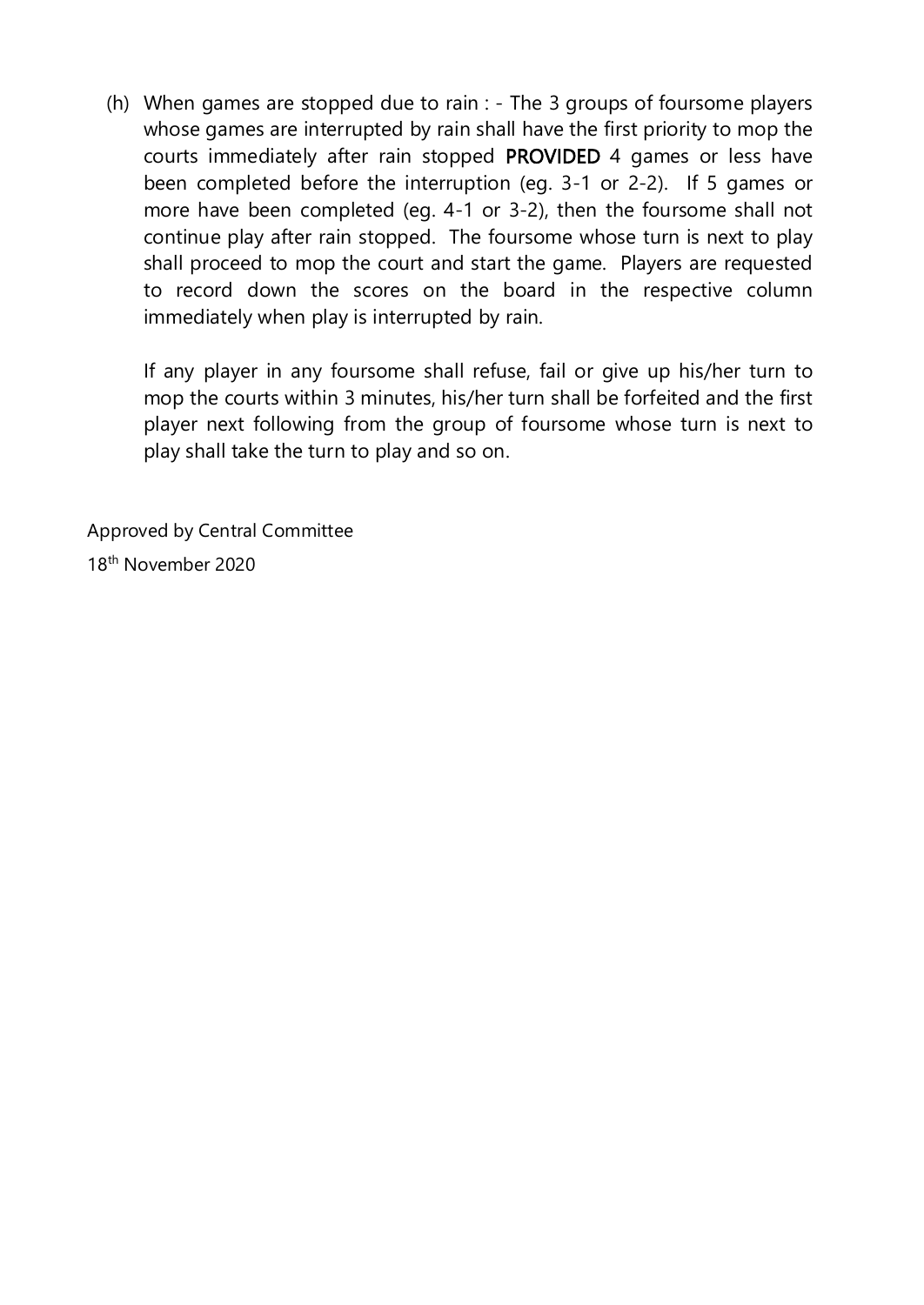

## SAUNA

# RULES AND REGULATIONS

1. Operation Hours:

| Monday to Sunday | <b>Contract Contract</b> | 7.00 am - 10.00 am |
|------------------|--------------------------|--------------------|
|                  |                          | 4.00 pm – 10.00 pm |

- 2. Strictly for Members' use only.
- 3. Use Sauna at your own risks.
- 4. Children under 12 years are not allowed to use the Sauna.
- 5. Members are requested to switch off the sauna immediately after use.